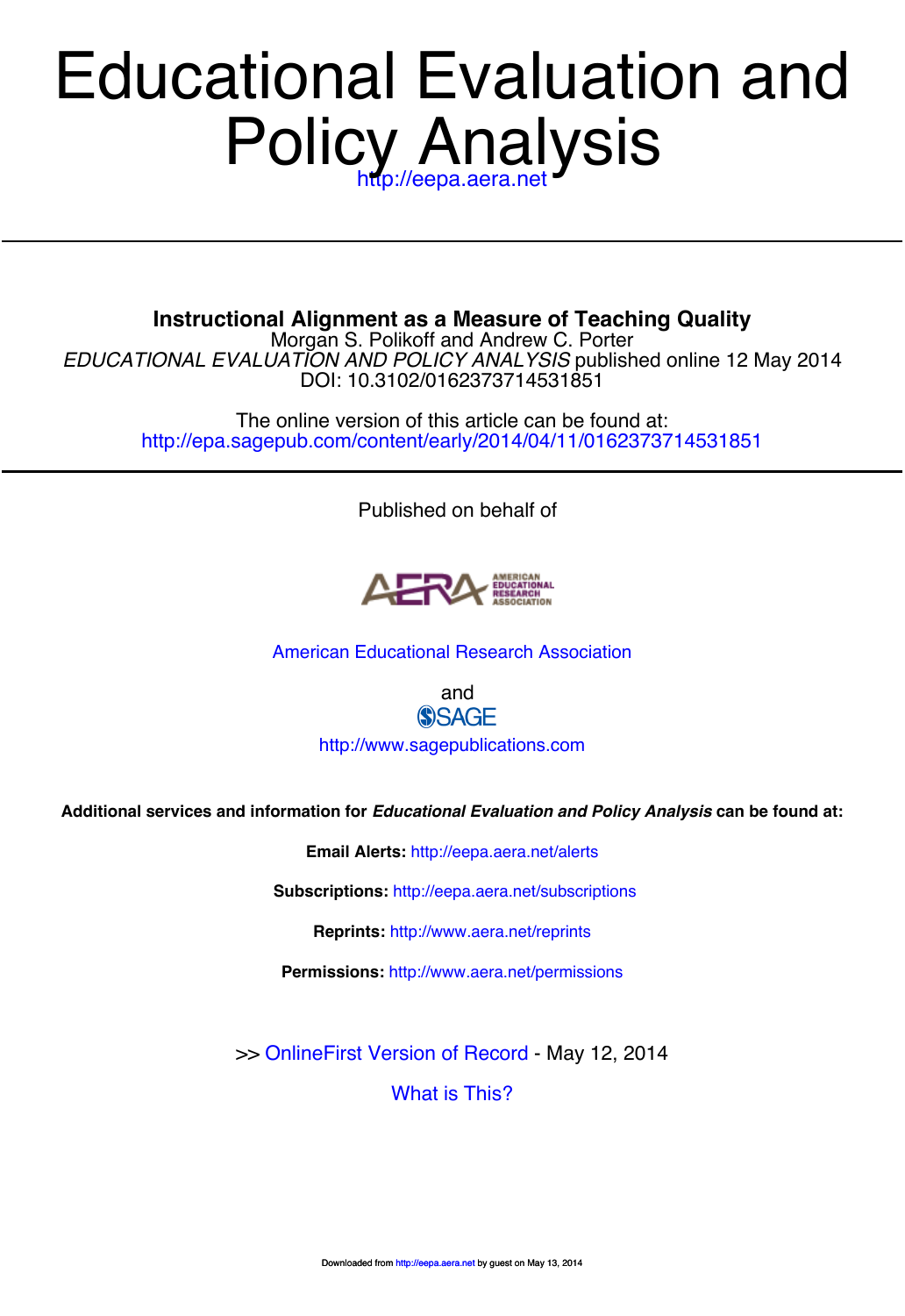## **Instructional Alignment as a Measure of Teaching Quality**

## **Morgan S. Polikoff**

*University of Southern California* **Andrew C. Porter**

*University of Pennsylvania*

*Recent years have seen the convergence of two major policy streams in U.S. K–12 education: stan*dards/accountability and teacher quality reforms. Work in these areas has led to the creation of *multiple measures of teacher quality, including measures of their instructional alignment to standards/assessments, observational and student survey measures of pedagogical quality, and measures of teachers' contributions to student test scores. This article is the first to explore the extent to which teachers' instructional alignment is associated with their contributions to student learning and their effectiveness on new composite evaluation measures using data from the Bill & Melinda Gates Foundation's Measures of Effective Teaching study. Finding surprisingly weak associations, we discuss potential research and policy implications for both streams of policy.*

Keywords: *measurement, psychometrics, assessment, school choice, survey research*

THE LAST three decades of standards-based education reform in the United States have been based in part on the argument that the content of teachers' instruction is an important determinant of students' learning. This assumption is a primary rationale for the creation of state and Common Core content standards, which specify the particular skills and knowledge students are to acquire and therefore provide guidance for teachers on the most important content to be taught. Students' opportunity to learn (OTL) the content specified in the standards is thought to be an essential element for ensuring the validity of assessment results used to guide decisions for school accountability (McDonnell, 1995; Porter, 1995; Schmidt, Cogan, Houang, & McKnight, 2011). Research bears out the importance of content coverage in affecting student learning gains across subjects (e.g., Gamoran, Porter, Smithson, & White, 1997; Sebring, 1987). Perhaps the most important measure of content coverage in current policy efforts is the alignment of teachers'

instruction with state standards and/or assessments (Polikoff, 2012c; Porter, 2002)—this is the measure on which we focus here.

In a separate stream of policy and research, there has been a great deal of recent effort to improve the methods by which teachers are evaluated. This push has been spurred by state and national policy initiatives such as the Race to the Top Fund and the No Child Left Behind (NCLB) waivers. A large part of this effort has focused on teachers' contribution to student learning, often measured by value-added models (VAMs). Because of the multifaceted nature of teaching, the challenges and limitations of VAM-based measures of teacher effectiveness (e.g., Papay, 2012; Rothstein, 2010), and the guidance from the American Educational Research Association, American Psychological Association, and National Council of Measurement in Education (1999) Standards for Educational and Psychological Testing, there has also been a movement to to the contract of the contract of the contract of the contract of the contract of the contract of the contract of the contract of the contract of the contract of the contract of the contract of the contract of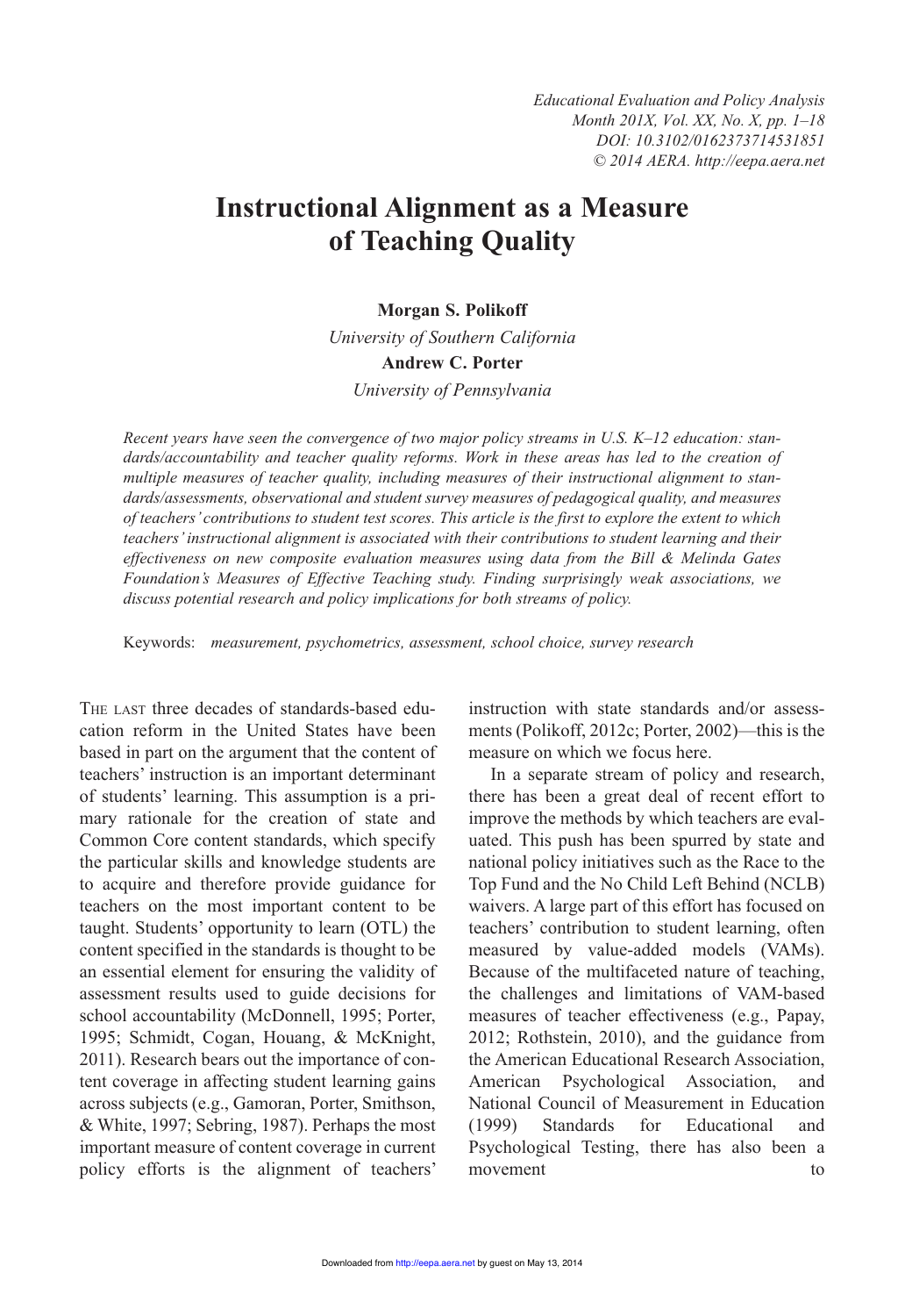develop multiple-measures evaluation systems to determine teacher effectiveness by combining VAM scores or other achievement data with observational ratings of teachers' pedagogical quality, and stakeholder input (e.g., from student survey ratings of teacher quality). In these systems, pedagogical quality is a subset of the larger construct of teacher effectiveness—a definition we also use here. The Bill & Melinda Gates Foundation's Measures of Effective Teaching (MET) study was designed to provide evidence to policymakers as to the appropriate design of these multiple-measures evaluation systems. Many states have included multiple-measures evaluation systems in state policy under the Race to the Top or Elementary and Secondary Education Act waivers, making them an important topic of study.

Although there is increasing attention paid to these multiple-measures evaluation systems, the research and policy work in this area have generally ignored the potentially important role of content coverage in predicting effective teaching as defined by either value-added measures or by composite measures of effectiveness. The literature tells us that variation in content coverage remains a pressing policy issue, both within and across states (Schmidt et al., 2011), and there is widespread belief that the content of instruction matters—otherwise, why have content standards? Indeed, aligning instruction with content standards is one of the central policy goals underlying standards-based reform (Smith & O'Day, 1991), and alignment is a major focus of federal standards policies. Despite this, there has never been a large-scale analysis of the relationship of both instructional alignment and pedagogical quality to the prediction of VAM. Nor has there been a large-scale study of the relationship of instructional alignment with multiple-measures teacher effectiveness ratings.

This omission of instructional alignment in the literature has both technical and conceptual problems. Technically, the exclusion of alignment from models predicting VAM or other MET may lead to omitted variable bias (for instance, if teachers rated more effective also practice more aligned instruction and it is the alignment driving student achievement gains). That is, the correlations used to derive optimal weights for composites (e.g., Mihaly, McCaffrey, Staiger, &

Lockwood, 2013) may be spurious once instructional alignment is controlled. It is also plausible that there could be an interactive effect of instructional alignment with pedagogical quality, such that pedagogical quality only matters, or matters more when that instruction is aligned with standards or the assessment. Conceptually, given the centrality of instructional alignment in the theory of action underlying standards-based reforms, it makes little sense not to study and measure the extent to which teachers actually cover the content in the standards.

To attempt to address these holes in the literature, we conducted a substudy of the MET project, which we present here. The overarching goals of the study were to answer three research questions pertaining to the relationship of instructional alignment with two policy-relevant outcomes—teacher VAM and a composite measure of effectiveness like those currently being enacted in the states:

- **Research Question 1:** To what extent is the alignment of teachers' reported instruction with the content of standards and assessments associated with value-added to student achievement?
- **Research Question 2:** To what extent do measures of pedagogical quality moderate the relationship of instructional alignment with value-added to student achievement?
- **Research Question 3:** To what extent is the alignment of teachers' reported instruction associated with a composite measure of teacher effectiveness?

In what follows, we begin with a brief review of our conceptual framework and other empirical work in this area. Next, we describe the design of the study and the instrumentation, as well as the obtained teacher sample, and we present our analytic strategies. Third, we present our results. Finally, we conclude with a discussion of the limitations and challenges of the work and implications for policy and research.

## **Conceptual Framework**

The conceptual framework guiding our analysis is based on OTL. Students' opportunity to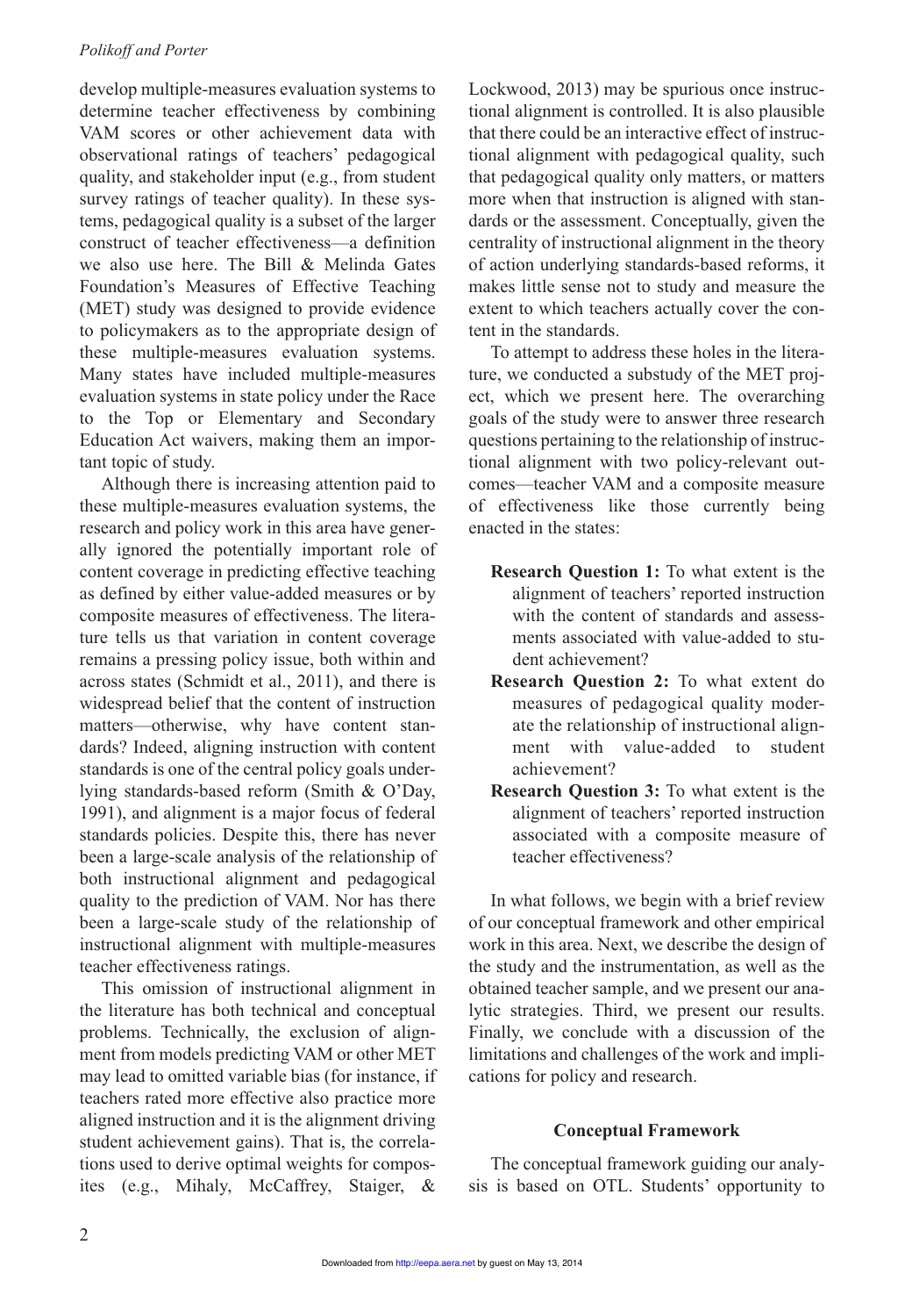learn the content of state standards is at the heart of standards-based educational reform efforts (Porter, 1995). A central premise of standardsbased reform policies is that the content of teachers' instruction is weak and variable across sites, owing in large part to the conflicting messages teachers receive about what they should teach (Smith & O'Day, 1991). It is thought that providing teachers with more consistent messages through content standards and aligned assessments, curriculum materials, and professional development will lead them to align their instruction with the standards, and student knowledge of standards content will improve. To the extent that the standards represent a "good target," student OTL will result in improved student knowledge and skills.

There is abundant evidence from the literature that OTL (including instructional alignment and pedagogical quality) affects student achievement. This appears to be true at both the macro- and the micro-levels. For instance, international comparative studies have found that opportunity to learn the content on international assessments (such as the Trends in International Math and Science Study) is associated with nation-level performance (e.g., Schmidt et al., 2001) and with differences in performance across U.S. states (Schmidt et al., 2011). At the classroom level, numerous studies have indicated associations of OTL variables with student performance (e.g., Cueto, Ramirez, & Leon, 2006; D'Agostino, Welsh, & Corson, 2007; Ruiz-Primo, Shavelson, Hamilton, & Klein, 2002). In some cases, the effects of OTL are so large that there is no statistically significant residual between-course level (e.g., between general and honors levels) variation in achievement gains after controlling for OTL (e.g., Gamoran et al., 1997; Yoon & Resnick, 1998).

There are several important nuances in the OTL literature. One is that the identified effect of OTL depends substantially on the measures of teaching employed. There are numerous dimensions of teachers' instruction that might influence students' learning. A recent review (Kurz, 2011) identifies three primary dimensions—instructional time, content, and pedagogical quality. These dimensions can be captured using selfreport, as is often done for measures of content coverage (e.g., the alignment index proposed by Porter, 2002), or using observations or student

surveys as is often done for measures of pedagogical quality (e.g., Danielson, 2007; Ferguson, 2008). Even within types of measurement strategies, there are important decisions to be made about what and how to capture instruction for the purposes of creating OTL indices. For instance, self-report measures can be semesteror year-end measures (Porter, 2002), or they can be daily or weekly log measures (e.g., Rowan, Camburn, & Correnti, 2004). Observational or student survey tools focus on diverse measures of pedagogical quality based on the theories of instruction that undergirded the creation of the tools (e.g., Danielson, 2007; Ferguson, 2008; Grossman et al., 2010; Hill et al., 2008; Pianta & Hamre, 2009). It is logical, and research finds, that the choice of pedagogical quality measure can substantially affect its predictive power (Polikoff, 2010). In this study, we employ a widely used year-end survey measure of instructional content that has substantial validity evidence (discussed below). We also use observational and student survey measures of teacher quality that have been studied and adopted in numerous state and district evaluation policies. Thus, our work captures two of the three dimensions of OTL using among the highest quality measures available.

A second important nuance is that the identified association of OTL with student learning can vary substantially based on the assessment used to measure that learning. This is a reflection of the fact that assessments vary in their sensitivity to instruction (Polikoff, 2010; Popham, 2007). One dimension that has been identified as affecting an assessment's sensitivity is its proximity to instruction (Ruiz-Primo et al., 2002). Ruiz-Primo et al. identify four levels of proximity: immediate, close, proximal, and distal; they argue that distal assessments, such as state or national standardized tests, are likely to show the weakest effects of OTL. Even within levels of assessment, however, there appear to be differences in the extent to which test results reflect OTL. For instance, there is recent evidence that state assessments—which are all distal to instruction—differ in their sensitivity to several measures of pedagogical quality (Polikoff, 2012b). It is not yet clear why some state tests reflect OTL differences more strongly than other tests, and our study does not have a large enough sample size to explore differences in sensitivity across the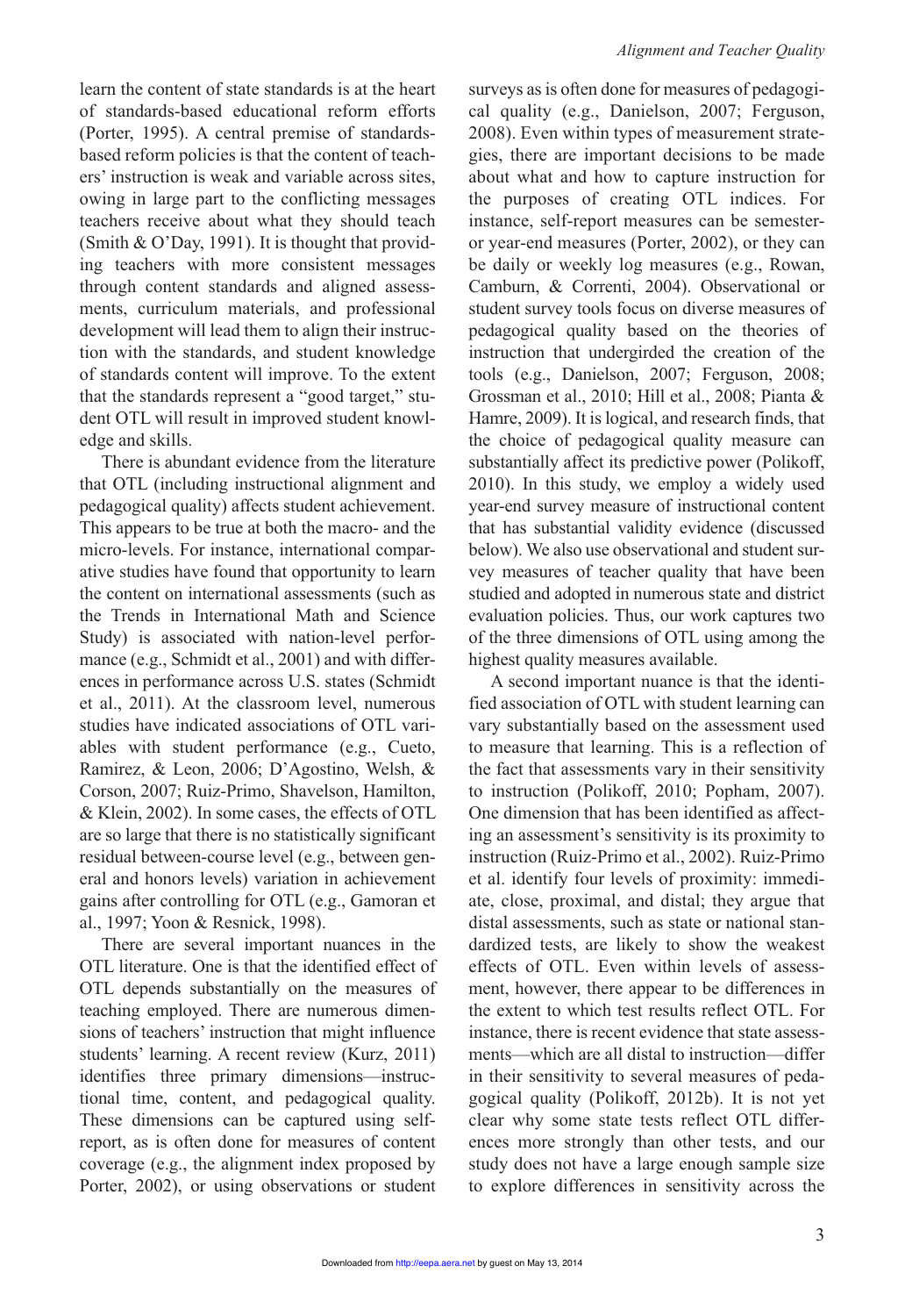state tests studied, but this is a fruitful area for ongoing investigation (Popham, 2007). One reasonable hypothesis is that the more sensitive assessments are those that are more tightly aligned to the content taught by teachers.

Although there is a substantial literature on OTL and its associations with student learning outcomes, this study contributes to the literature in several ways. First, it is among the first studies to include well-established measures of both instructional alignment and pedagogical quality in their association with VAM. To our knowledge, there is no prior study that includes both a widely used observational measure of pedagogical quality and a detailed measure of instructional alignment in the same model. Second, it is the first to do so in the context of multiple state standardized tests—six states, two grades, and two subjects. Although our sample size in any one state is not sufficient to conduct state-by-state analyses, our multi-state data enhance the generalizability of the work relative to previous studies. Third, this study is among the first to use as dependent variables classroom-level VAM measures of the sort now commonly used in states and districts for evaluating teachers. And fourth, this study is the first to relate instructional alignment to composite measures of teacher effectiveness now being widely implemented in the states. Given that policymakers are taking results from these composite evaluation systems as evidence of "good teaching," we sought to understand whether "good teachers" practice more aligned instruction.

## **Method**

## *Study Design*

*Intended Sample.* The intention of the study design was to allow for investigation of the associations of instructional alignment with other measures of teacher effectiveness across two grades and two subjects. Thus, we selected fourth- and eighth-grade mathematics and English language arts (ELA). Preliminary power analyses indicated that samples of 81 teachers were needed to detect an increase in  $R^2$  of .1 in the regression equation predicting VAM—we viewed .3 correlations as conservative given the .45 correlation of alignment with achievement gains found in a previous study (Gamoran et al., 1997). Thus, we targeted 81 teachers at each

grade/subject, for a total target sample of 324 teachers. To the maximum extent possible, the goal was to spread the teachers evenly across the districts participating in the MET study. These six districts are New York City, Dallas, Denver, Charlotte–Mecklenburg, Memphis, and Hillsborough County (Florida). For the remainder of this article, districts are reported anonymously due to confidentiality agreements with the districts.

To recruit teachers, we began with a list of teachers in each MET district in each target grade/subject. The intention was to target only a random selection of teachers. However, to meet sample size goals, we eventually attempted to recruit all teachers in each district in the target subjects and grades. Teachers were contacted by email approximately 4 weeks before the end of the 2010 school year and invited to participate. Teachers completed a short online response form indicating their willingness to participate. In five of the six districts, teachers were offered a gift card for their participation; the sixth district did not allow teacher compensation. Participation was voluntary for all teachers.

Teachers who indicated that they would like to participate were contacted within 1 week of the end of the school year. They were sent a link to an online survey of the content of their instruction using the Surveys of Enacted Curriculum (SEC) content taxonomies. The survey instructed teachers to think about a target MET class, which we randomly selected in advance. Although each teacher was assigned only one target class on which to focus, some fourth-grade teachers of both mathematics and ELA opted to complete the survey for both subjects ( $n = 49$ ). These teachers' survey responses for both subjects are used here.

*Obtained Sample.* The obtained teacher sample for the research is drawn from all six MET partner districts. In total, 701 teachers were contacted to participate because they taught in the target grades/subjects. Of these, 388 signed up to participate, for a 55% sign-up rate. Among those who signed up, 278 or 72% actually completed a survey (49 of whom completed surveys in both subjects). Thus, the overall participation rate was 39%. The participating teachers are concentrated in a few districts—100 of the 327 surveys come from District 4 and 90 come from District 6. The best participation rate was in District 3, where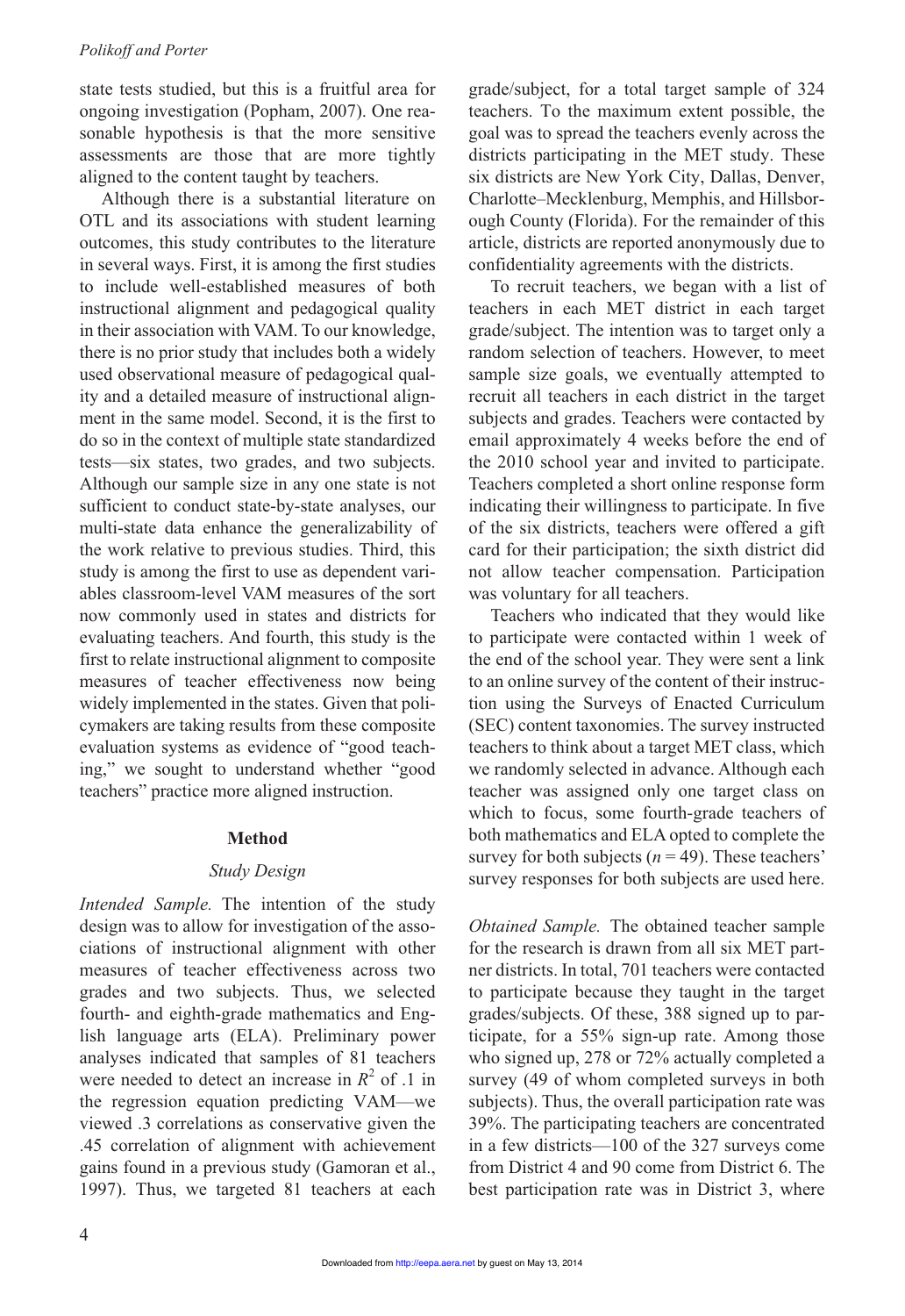|                                     | Recruited        |      |                  |      | Signed up       |           |                  |           |                  |      |
|-------------------------------------|------------------|------|------------------|------|-----------------|-----------|------------------|-----------|------------------|------|
|                                     | Eligible sample  |      | Signed up        |      | Did not sign up |           | Completed        |           | Did not complete |      |
| Characteristic                      | $\boldsymbol{M}$ | SD   | $\boldsymbol{M}$ | SD   | $\overline{M}$  | <i>SD</i> | $\boldsymbol{M}$ | <i>SD</i> | $\boldsymbol{M}$ | SD   |
| Hispanic $(\%)$                     | 0.31             | 0.28 | 0.31             | 0.29 | 0.32            | 0.27      | 0.32             | 0.30      | 0.28             | 0.26 |
| Black or American<br>Indian $(\% )$ | 0.33             | 0.31 | $0.31**$         | 0.31 | $0.36**$        | 0.32      | $0.28**$         | 0.29      | $0.37**$         | 0.34 |
| White or Asian $(\% )$              | 0.33             | 0.31 | $0.35**$         | 0.33 | $0.30**$        | 0.29      | 0.36             | 0.32      | 0.33             | 0.34 |
| Special education $(\%)$            | 0.08             | 0.12 | 0.08             | 0.11 | 0.09            | 0.12      | 0.08             | 0.11      | 0.08             | 0.13 |
| Math state test VAM<br>score        | 0.01             | 0.23 | 0.01             | 0.24 | 0.01            | 0.22      | 0.01             | 0.21      | 0.00             | 0.30 |
| <b>ELA</b> state test VAM<br>score  | $-0.01$          | 0.32 | $-0.01$          | 0.30 | $-0.01$         | 0.35      | 0.00             | 0.27      | $-0.03$          | 0.35 |
| Tripod score<br>(elementary)        | 0.05             | 0.45 | 0.05             | 0.44 | 0.05            | 0.47      | 0.03             | 0.40      | 0.11             | 0.52 |
| Tripod score<br>(secondary)         | $-0.02$          | 0.60 | $-0.05$          | 0.59 | 0.01            | 0.61      | $-0.05$          | 0.59      | $-0.05$          | 0.60 |
| FFT score                           | 2.52             | 0.36 | 2.52             | 0.34 | 2.53            | 0.39      | 2.54             | 0.33      | 2.47             | 0.38 |
| $\boldsymbol{n}$                    | 701              |      | 388              |      | 313             |           | 327              |           | 61               |      |

*Note.* VAM = value-added models; ELA = English language arts; FFT = Framework for Teaching.

\*\*Significant difference at *p* < .05.

83% of teachers signed up to participate and all of them actually did participate. The worst rate was in District 5, where just 29% of recruited teachers signed up to participate and 38% of them actually completed the survey. Both of the District 5 rates are significantly lower than the rates for the other districts combined ( $z = 6.97$ ,  $p$ )  $< .001$  and  $z = 8.29$ ,  $p < .001$ , respectively). This was the district that did not allow for teacher compensation. If we exclude this district, the sign-up rate for the remaining districts was 62% and the completion rate was 89%. District 1 did not have any fourth-grade teachers participating in the larger MET study, and Districts 2 and 3 did not have any eighth-grade teachers. We met our 81-teacher target in fourth grade but did not meet it in eighth grade in either subject.

Given these response rates, we sought to verify that the participants were representative of the full sample of MET teachers. Descriptive statistics on each category of teachers (eligible participants, sign-ups, and non-respondents) are shown in Table 1. These descriptive statistics include classroom characteristics and VAM,

Tripod, and Framework for Teaching (FFT) scores. The comparisons highlight few meaningful differences among the groups. There are three significant differences in the table—teachers who signed up had classes that were significantly White  $(t = 2.37, p < .05)$  and significantly less Black/American Indian ( $t = -2.28$ ,  $p < .05$ ) than teachers who did not sign up. Similarly, teachers who did not complete the survey had classes with significantly more Black/American Indian students than teachers who did complete the survey  $(t = -2.00, p < .05)$ . However, there are no significant differences or obvious patterns in terms of indicators of teacher quality between participants and nonparticipants. It is possible that the groups differ on some unobserved variables (e.g., motivation, agreeableness, amount of free time to complete the survey) that are associated with instruction and student outcomes.

## *Instrumentation*

*SEC.* The measure of instructional alignment used for the study was based on the SEC content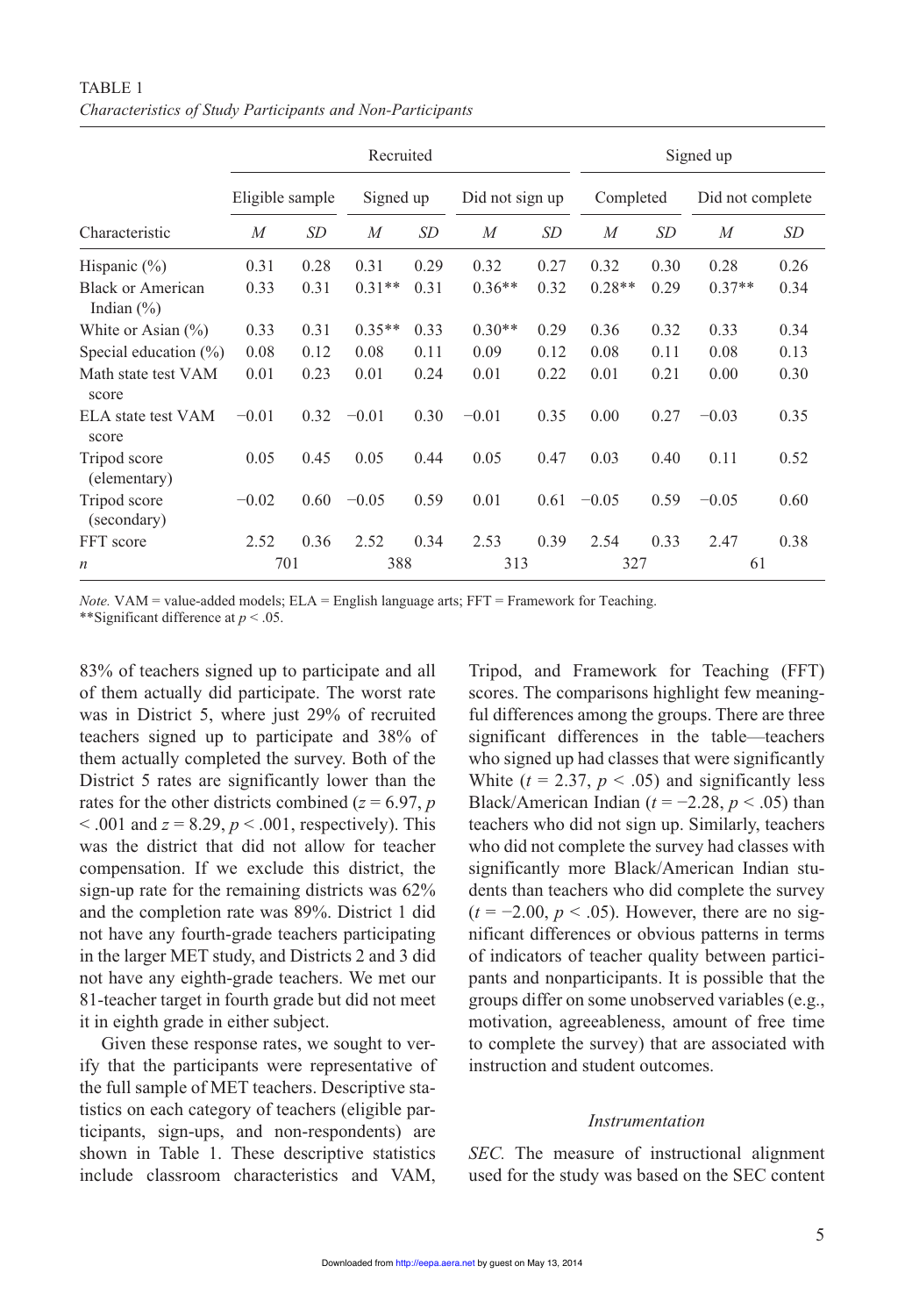taxonomies (Porter, 2002). The tools grew out of research on teachers' content decisions in mathematics (e.g., Freeman et al., 1983), but the content areas measured by the SEC have expanded to include ELA, science, and social studies. The surveys define content at the intersection of specific topics and levels of cognitive demand. The lists of topics were developed over time with input from teachers and subject area experts and are intended to represent an exhaustive list of the topics covered in K–12 instruction in the target subjects. Fine-grained topics (e.g., multiply fractions) are grouped underneath coarse-grained topics (e.g., operations); there are 183 finegrained topics in mathematics and 133 in ELA. There are five cognitive demand levels—These differ slightly between math and ELA but generally range from memorization to application or proof. The surveys are available for download online at [http://seconline.wceruw.org/sec](http://seconline.wceruw.org/secWebHome.htm) [WebHome.htm](http://seconline.wceruw.org/secWebHome.htm)

*Teacher survey*. For teachers completing the surveys, the task is as follows. First, they are instructed to think about a target class and target time period. For this study, they were assigned a target class from among their MET course sections and asked to think about the entire school year. Teachers then indicate, from the list of finegrained topics, which topics they did not cover at all during the target time period. For the remaining topics they did cover, teachers indicate the number of lessons spent on each topic, based on a scale of less than one lesson, one to five lessons, or more than five lessons. Finally, teachers allocate their instructional emphasis on each topic among the five levels of cognitive demand, using a scale of 0% of time, less than 25% of time, 25% to 33% of time, and more than 33% of time. The teachers' responses are represented by proportions of total instructional time, with each proportion representing the percent of the total year's instruction spent on each particular topic by cognitive demand combination (cell, in SEC language).

*Content analysis*. Although the teacher surveys can serve many purposes, the primary purpose for this study was to compare teachers' survey responses with SEC content analyses of standards and tests to estimate instructional

alignment to the target documents. For this investigation, state assessments and state content standards were analyzed for the target subjects and grades in all six participating states, with two exceptions. Two of the states (not identified here to protect state identities) would not allow content analysis of their assessments due to state law. Alternate assessments used in the MET study (the Stanford Achievement Test, 9th series [SAT-9] and the Balanced Math Assessment [BMA]) were also content analyzed with the SEC. Content analyses were carried out by teams of three trained raters. In the case of assessments, content analyses are sometimes carried out at the state department of education headquarters, as was the case for two of the states here. The raters are content-area experts with advanced degrees. All content analysts participating in the current study were experienced analysts who had worked with the SEC for an extended period of time.

Content analysis procedures begin with a short refresher on the procedures. Next, the content analysts analyze the target documents using the SEC language. The task focuses on each document at the finest grained level of detail possible; for assessments that is test items, while for content standards that is generally objectives. Each analyst examines each item or objective and places it into one or more cells in the SEC taxonomy. Multiple cells are allowed because many items and objectives tap multiple topics and/or levels of cognitive demand. Test items may be placed in up to three cells, while objectives may be placed in up to six (in practice, test items do not cover as many cells as objectives). In either case, the weight for each objective or item is evenly divided among the identified cells so that the content analysis accurately represents the proportion of "points" available on the document. Test items are weighted by their number of score points (e.g., a 2-point item placed in three cells would mean two thirds of a point in each cell), while objectives are evenly weighted. Although it would be possible to construct alternative weighting schemes for objectives, such as weighting by some measure of importance, we do not take this approach for at least two reasons. First, most standards documents do not offer weights of importance for objectives. Second, weighting by importance would require identifying a robust system for ranking objectives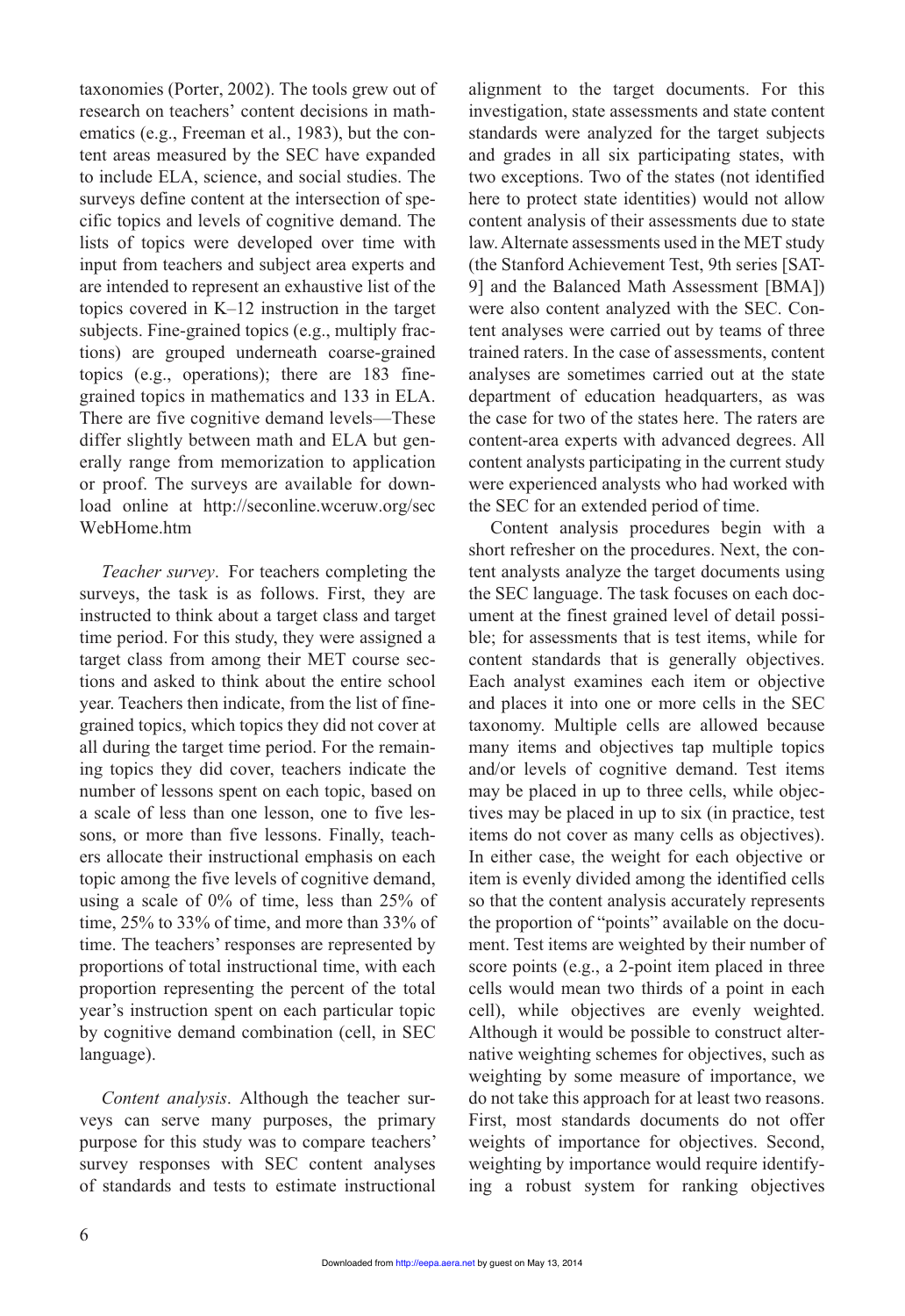according to their perceived importance by teachers. Equal weighting is therefore the most replicable and fair approach. The final result of a content analysis for a single analyst is a set of proportions indicating the percent of total standards (or test) content in each cell in the SEC framework. These proportions are then averaged across content analysts to arrive at the final content description of the target document.

*Validity evidence for the SEC and alignment index*. The most important validity evidence for the SEC comes from three studies. In an early study using a previous version of the instrument, teacher reports on daily logs were correlated with year-end surveys and with ratings by external observers, with correlations generally above .5 and often as high as .7 or more (Porter, Kirst, Osthoff, Smithson, & Schneider, 1993). A study of opportunity-to-learn in high school mathematics showed correlations of nearly .5 between instruction to test alignment and student achievement gains (Gamoran et al., 1997). And an intervention study showed that professional development resulted in significant increases in teachers' instructional alignment in mathematics (Porter, Smithson, Blank, & Zeidner, 2007). Together, this evidence suggests teachers can accurately report on the content of their instruction and that these reports can be useful as both predictors and outcomes in intervention studies.

*Alignment*. The main alignment index was first described by Porter (2002). The index can be calculated for any two documents or between instruction and a document. The formula is as follows:

$$
\text{alignment} = 1 - \sum_{i} \frac{|x_i - y_i|}{2}.
$$
 (1)

Here, the *i* subscript represents each cell in the SEC framework; the  $x_i$  are the cell proportions in document *x* (e.g., the teacher survey) and the  $y_i$ are the cell proportions in document *y* (e.g., the state test). This is mathematically equivalent to the sum of the cell-by-cell minima. Thus, the alignment index is a proportion ranging from zero to one representing the proportion of exact cell-by-cell agreement. The alignment index has been used in a number of studies and has been shown to have desirable properties as a

teacher-level independent or dependent variable. For instance, studies have considered the alignment among assessment and standards documents across states or with the Common Core (Polikoff, Porter, & Smithson, 2011; Porter, 2002; Porter, McMaken, Hwang, & Yang, 2011; Porter, Polikoff, & Smithson, 2009) and the alignment of teachers' instruction with standards and assessments under NCLB (Polikoff, 2012a, 2012c). In general, alignment indices in these analyses have been below 0.5, with means ranging from 0.2 to 0.3 depending on subject and alignment target.

*Pedagogical Quality Measures.* As part of the MET study, participating teachers were measured on several indicators believed to capture aspects of effective teaching. One measure was the Tripod student survey (Ferguson, 2008). The Tripod measures student perceptions of the seven C's: care, control, clarify, challenge, captivate, confer, and consolidate. This survey was administered to each student member of the teacher's target class. Subscales are highly reliable ( $\alpha$  > .80). For the purposes of this analysis, as in the main MET reports and when the survey is used in practice, all items are averaged to obtain a composite score.

Each teacher's instruction was also recorded using video capture technology for the purpose of rating the teacher's pedagogical quality. Four lessons were captured per teacher—at least two of these lessons from "focal topics" (e.g., for fifth-grade mathematics, adding and subtracting fractions). Each observation was scored by a different trained rater on several observational protocols. We use only the data from the FFT protocol (Danielson, 2007), because this protocol or a variant on it is now widely used in states revising their teacher evaluation policies. Training took 17 to 25 hours, and raters had to pass an exam to move on to coding classroom videos. The FFT protocol used in the MET project includes eight subscales—four each in the areas of "classroom environment" and "instruction." The four "classroom environment" subscales are (a) creating an environment of respect and rapport, (b) establishing a culture of learning, (c) managing classroom procedures, and (d) managing student behavior. The four "instruction" subscales are (a) communicating with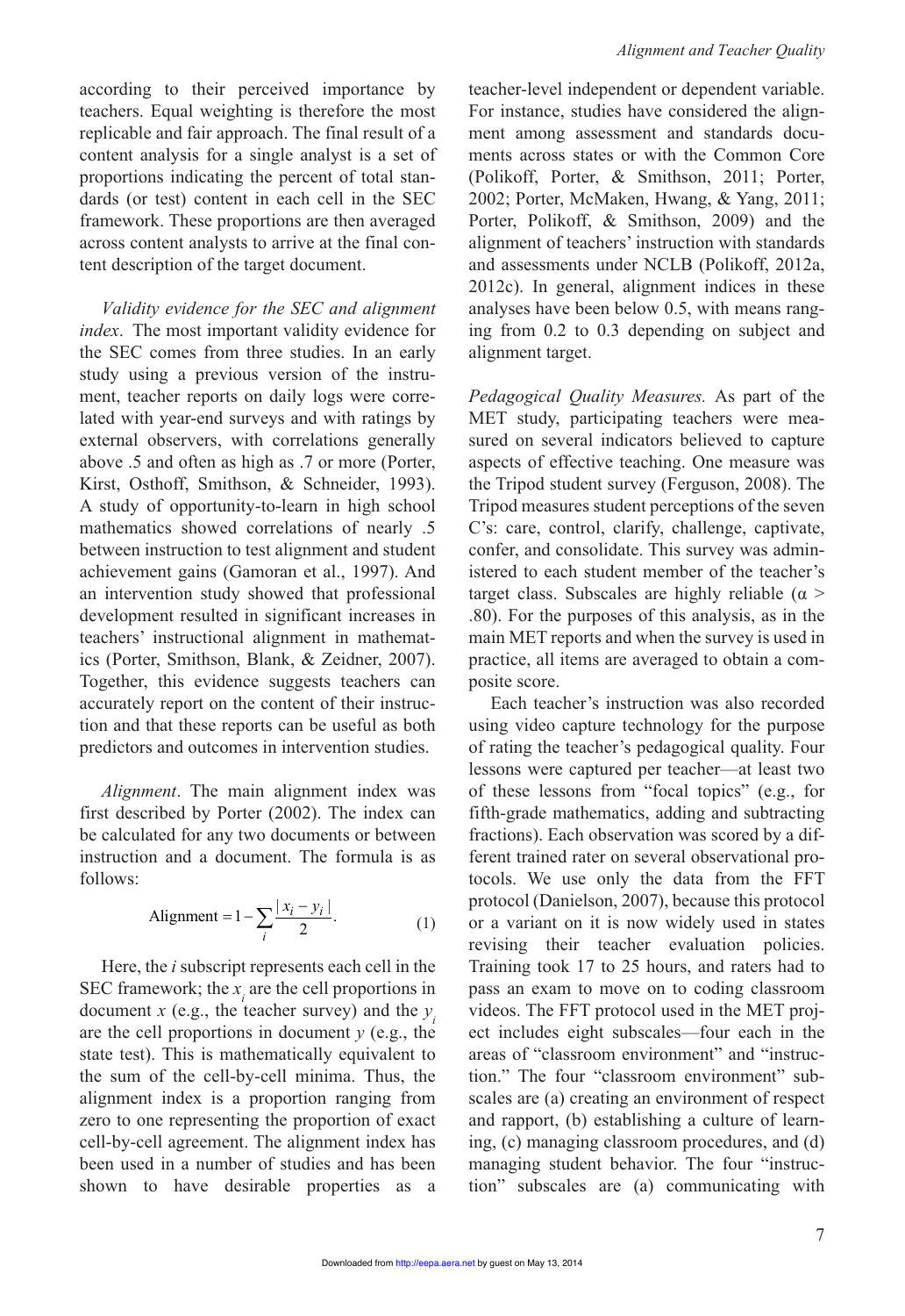students, (b) using questioning and discussion techniques, (c) engaging students in learning, and (d) using assessment in instruction. The subscale scores were averaged to create a composite score as is done in the main MET reports and in states and districts using the FFT. Thus, the value for each teacher can be taken as the average of their pedagogical quality as measured by the FFT across all observed lessons. Reliabilities of the observational ratings were above .6.

We explored the possibility of analyses using the subscale-level data. However, while subscales of the FFT and Tripod vary in their correlations with VAM (Polikoff, 2012b), none of the subscale correlations are strong (i.e., all smaller than .25). The results we present do not meaningfully change if we use subscale measures of pedagogical quality rather than composite scores. For more details on the FFT and Tripod, see Bill & Melinda Gates Foundation (2012).

*Student Achievement Data.* VAM data are valueadded estimates based on student-level test results from the state assessments and two supplementary assessments. We use the MET project's main value-added estimates because student-level data were not available for us to analyze. Briefly, these value-added estimates were calculated as follows (Bill & Melinda Gates Foundation, 2010). First, for each test, student scores were standardized to have mean 0 and standard deviation 1 within each district, year, and grade level. The student-level data were then analyzed with the following model:

$$
S_{it} = \mathbf{X}_{it}\boldsymbol{\beta} + \overline{X}_{jkt}\boldsymbol{\gamma} + \boldsymbol{\theta}S_{it-1} + \alpha\overline{S}_{jkt-1} + \varepsilon_{it}. \hspace{1cm} (2)
$$

Here, the *i* subscript represents the student, *j* subscript represents the teacher, the *k* subscript represents the course section, and the *t* subscript represents the year. **X** is a vector of student characteristics including race, gender, free or reduced price lunch status, English language learner (ELL) status, and participation in gifted and talented programs. Thus,  $\overline{X}$  represents the mean of these student characteristics by class,  $S_{it-1}$  represents student baseline scores,  $\overline{S}_{it-1}$  and represents mean student baseline scores in the class. To generate teacher-level value-added estimates  $(\tau_{jkt}^s)$  for the test *S*, the residuals from the above equation were averaged by teacher, section, and

year. This is similar to a random effects specification and largely equivalent to a teacher fixed effects specification (Bill & Melinda Gates Foundation, 2010). VAM estimates for the alternate assessments were obtained by regressing the students' alternate assessment scores on the scores from the state ELA or mathematics exam (corresponding to the chosen subject) in the prior year.

## **Analysis**

To answer our first research question, we begin by presenting simple zero-order correlations of the three instructional alignment indices with VAM scores by district, grade, and subject. The three indices are the content alignment of instruction with state standards (correlated with value-added on the state test), the content alignment of instruction with the state test (correlated with value-added on the state test), and the content alignment of instruction with the alternate test (correlated with value-added on the alternate test). We study two separate alignment indices for their correlations with state test VAM; we view instructional alignment to the state standards as an important potential predictor of achievement gains because standards alignment is a central goal of standards-based reform policy, and because aligned instruction is intended to improve student performance on state assessments (Smith & O'Day, 1991). We present these correlations separately by district and grade because the partner districts are each located in a different state and therefore have a different assessment. Prior research suggests that the correlations of VAM with observational and student survey measures differ depending on the test (Polikoff, 2012b).

Next, we conduct fixed effects regressions, beginning with three simple models predicting VAM scores from the instructional alignment indices. We include dummy variables for each district/grade/subject combination, so the models are focused on explaining variation in VAM scores within district/grade/subjects (e.g., among eighth-grade ELA teachers in Memphis) using the alignment indices. This accounts for observed and unobserved differences among sites, especially the fact that some documents are more prone to high alignment than others (e.g., those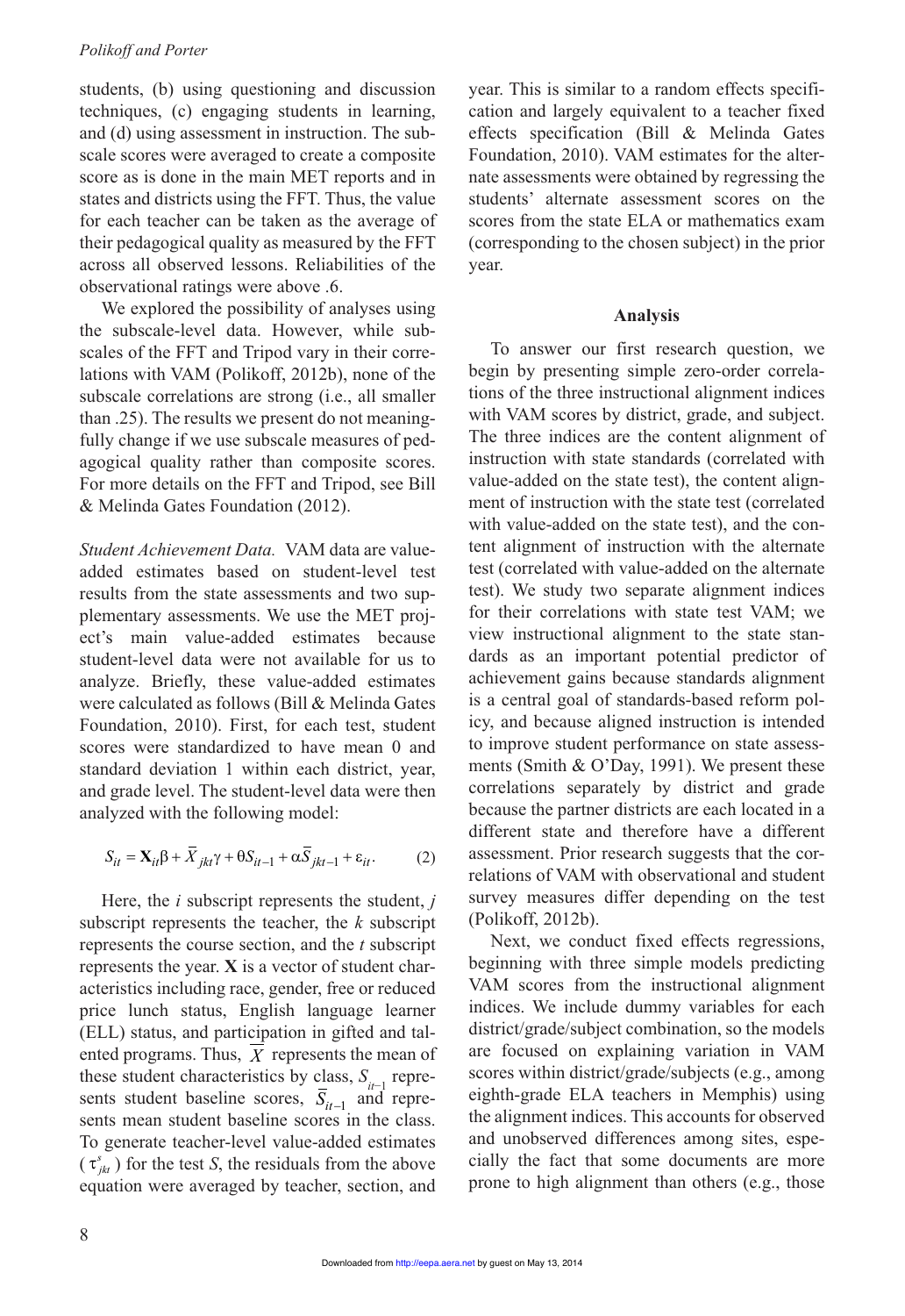that have fewer score points, those that are coded by more raters; Polikoff, 2012a; Polikoff & Fulmer, 2013). Finally, we fit a model that tests the degree to which instructional alignment explains additional variation in VAM above and beyond that explained by FFT and Tripod. Our final model is as follows:

$$
VAM_{tdsg} = \text{SEC}_{tdsg} \beta + \text{FFT}_{tdsg} \gamma + \text{TRI}_{tdsg} \varphi
$$
  
+ 
$$
\rho_{dsg} + \varepsilon_{tdsg}.
$$
 (3)

The dependent variable, VAM<sub>tdsg</sub>, represents the VAM estimate for teacher *t* in district *d*, subject *s*, and grade *g*. SEC is the teacher's instructional alignment index to the target test (or standards), FFT is the teacher's rating on the FFT, and TRI is the teacher's rating on the Tripod. The district/grade/subject fixed effects are contained in the vector  $\rho_{dsg}$ .

To answer the second question, we present a series of models testing for the presence of moderating effects. Here we center each of the three instructional alignment variables and interact them one at a time with the centered FFT variable, for a total of three regressions per subject. These models take the following form:

$$
VAM_{tdsg} = \text{SEC}_{tdsg} \beta + \text{FFT}_{tdsg} \gamma + \text{SEC}_{tdsg}
$$
  
 
$$
\times \text{FFT}_{tdsg} \varphi + \text{TRI}_{tdsg} \varphi + \rho_{dsg} + \varepsilon_{tdsg}.
$$
 (4)

A positive coefficient on the interaction term would indicate a positive interaction, such that the association of alignment with value-added is stronger for teachers rated highly on the FFT (or, alternatively, that the association of the FFT score with value-added is stronger in classrooms where more aligned instruction is practiced).

To answer the third question, we first create an equally weighted composite measure across VAM, FFT, and Tripod. To do this, we standardize each measure (VAM scores, FFT scores, and Tripod scores) across the total sample and average them. Our approach follows the methods of the MET main reports (Mihaly et al., 2013) and mirrors the methods used by many states currently implementing multiple-measures teacher evaluation systems. Next, we use the regression technique from Research Question 1 to examine the relationship of alignment with the composite index. The model for this question is as follows:

$$
COMP_{tdsg} = SEC_{tdsg}\beta + \rho_{dsg} + \varepsilon_{tdsg},\tag{5}
$$

where COMP is the composite measure of effectiveness for that teacher.

#### **Results**

#### *The Relationship of Alignment With VAM*

*Correlations.* The alignment of teachers' instruction with state standards and state and alternate assessments is low in our sample. The maximum alignment to state standards is .41, with a mean of .20 in mathematics and .28 in ELA. The maximum alignment to state tests is .32, with a mean of .16 in mathematics and .15 in ELA. And the maximum alignment to alternate assessments is just .21, with a mean of .08 in mathematics and .06 in ELA. These figures are quite close to data from larger, more national samples (e.g., Polikoff, 2012c).

The zero-order correlations of VAM scores with SEC instructional alignment indices by district, grade, and subject are presented in Table 2. There are three sets of correlations in each subject: alignment to the state standards correlated with state test VAM, alignment to the state test correlated with state test VAM, and alignment to the alternate test correlated with alternate test VAM. Most of the correlations are not significantly different from zero, though there are some correlations that are as large or larger in magnitude than those found for FFT and Tripod measures in the main MET study (see Polikoff, 2012b). The significant coefficients between the instruction-standards alignment and the state test VAM in mathematics are for District 2 ( $r = .35$ , *p* < .05), Grade 4 (*r* = .22, *p* < .05), and overall  $(r = .16, p < .05)$ . In ELA, there is a significant negative relationship between instruction-standards alignment and state test VAM in District 4  $(r = -0.24, p < 0.10)$  and significant positive correlations in District 6 ( $r = .27$ ,  $p < .10$ ), Grade 4  $(r = .17, p < .10)$ , and overall  $(r = .14, p < .10)$ between instruction-alternate test alignment and alternate test VAM.

Although not statistically significant, there are several other correlations of similar magnitudes. For instance, the pattern of correlations between instruction-alternate test alignment and the alternate test VAM in both subjects indicates some small to moderate correlations, with several district-level correlations of between .20 and .40. Comparing these correlations with those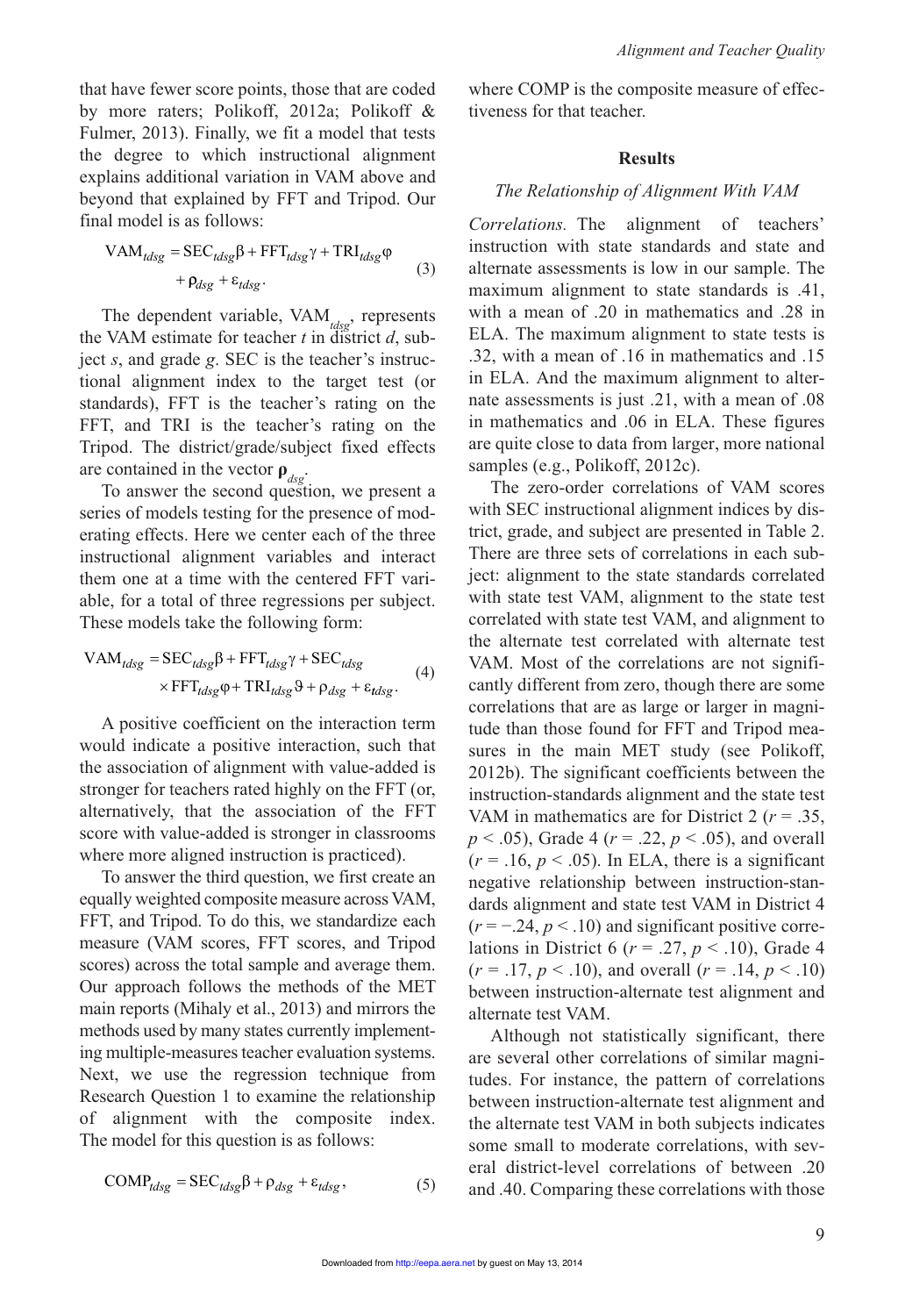| Mathematics                     |                            |                                | <b>ELA</b>                      |                            |                                |  |
|---------------------------------|----------------------------|--------------------------------|---------------------------------|----------------------------|--------------------------------|--|
| Alignment to<br>state standards | Alignment to<br>state test | Alignment to<br>alternate test | Alignment to<br>state standards | Alignment to<br>state test | Alignment to<br>alternate test |  |
| $-0.01$                         |                            | 0.01                           | 0.11                            |                            | 0.05                           |  |
| 24                              |                            | 24                             | 12                              |                            | 12                             |  |
| $0.35**$                        |                            | 0.22                           | $-0.05$                         |                            | 0.30                           |  |
| 32                              |                            | 32                             | 27                              |                            | 26                             |  |
| 0.26                            | 0.16                       | 0.43                           | 0.21                            | 0.22                       | 0.29                           |  |
| 13                              | 13                         | 13                             | 13                              | 13                         | 12                             |  |
| $-0.17$                         | $-0.19$                    | 0.06                           | $-0.24*$                        | $-0.13$                    | $-0.02$                        |  |
| 42                              | 42                         | 42                             | 58                              | 58                         | 58                             |  |
| $-0.09$                         | $-0.23$                    | $-0.18$                        | 0.10                            | 0.45                       | 0.38                           |  |
| 7                               | 7                          | 7                              | 8                               | 8                          | 8                              |  |
| 0.14                            | 0.18                       | $-0.24$                        | 0.12                            | 0.00                       | $0.27*$                        |  |
| 45                              | 45                         | 45                             | 45                              | 45                         | 45                             |  |
| $0.22**$                        | 0.01                       | 0.13                           | $-0.13$                         | $-0.05$                    | $0.17*$                        |  |
| 111                             | 79                         | 111                            | 103                             | 76                         | 99                             |  |
| $-0.03$                         | $-0.05$                    | $-0.15$                        | 0.12                            | 0.11                       | 0.03                           |  |
| 52                              | 28                         | 51                             | 60                              | 48                         | 59                             |  |
| $0.16**$                        | $-0.07$                    | 0.03                           | $-0.03$                         | 0.02                       | $0.14*$                        |  |
| 163                             | 107                        | 162                            | 163                             | 124                        | 158                            |  |
|                                 |                            |                                |                                 |                            |                                |  |

*Correlations of State and Alternate Assessment VAM Measures With Three Alignment Indices by District, Grade, and Subject*

*Note.* Values in each cell are pairwise Pearson correlations and sample sizes. VAM = value-added models; ELA = English language arts.

 $**p* < .10.$   $**p* < .05.$   $**p* < .01.$ 

of pedagogical measures and VAM scores (Polikoff, 2012b) suggests that there are varying degrees of sensitivity of state assessments to instructional differences (instructional alignment and pedagogical quality) across districts. For instance, the assessments in District 4 in both subjects tend to be weakly or negatively correlated with all indicators of instructional quality. Unfortunately, District 4 makes up the largest proportion of our teacher sample. Furthermore, in the sample of teachers who completed the SEC, there is just one significant grade-level correlation of either FFT or Tripod with a VAM score (the correlation of Tripod scores and eighth-grade mathematics state test VAM scores) and no significant overall correlations. Overall, the correlations do not show evidence of strong relationships between alignment or pedagogical quality and VAM scores.

*Fixed Effects Regressions.* The results of the simple fixed effects regressions including only the instructional alignment predictors are shown in Model A in Table 3. There is one coefficient that is significant at the  $p < 0.10$  level—the coefficient for the relationship of instruction-alternate test alignment with alternate test VAM in ELA ( $B = 1.45$ ,  $t = 1.90$ ,  $p < .09$ ). This coefficient indicates that a 1 standard deviation increase in instruction-alternate test alignment is associated with a .05 unit (approximately 0.2 standard deviations) increase in alternate test VAM scores. Of the other five coefficients, four are positive but not statistically significant, and one is negative but not statistically significant. None of the coefficients are significant if the ELA and mathematics teacher samples are combined (not shown), though all coefficients are positive.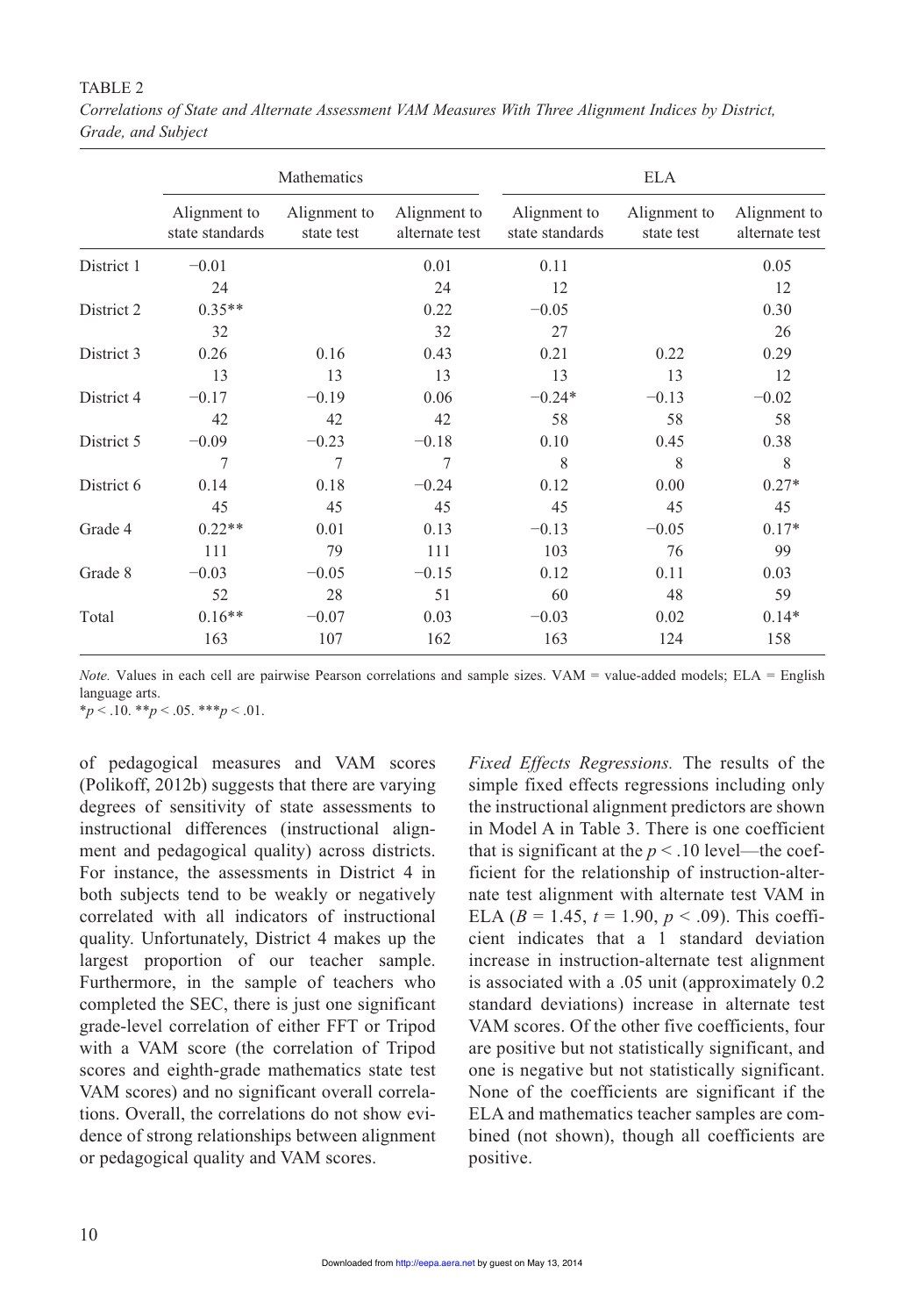|                                      |         | Mathematics |         | <b>ELA</b> |         |           |
|--------------------------------------|---------|-------------|---------|------------|---------|-----------|
|                                      | Model A | Model B     | Model C | Model A    | Model B | Model C   |
| Instruction-standards alignment      |         |             |         |            |         |           |
| Alignment                            | 0.89    | 0.69        | 0.58    | $-0.05$    | $-0.22$ | $-0.22$   |
|                                      | (0.58)  | (0.49)      | (0.54)  | (0.15)     | (0.20)  | (0.18)    |
| <b>FFT</b>                           |         | $-0.07$     | $-0.06$ |            | 0.05    | 0.05      |
|                                      |         | (0.08)      | (0.09)  |            | (0.05)  | (0.05)    |
| Tripod                               |         | 0.14        | 0.13    |            | $-0.01$ | $-0.01$   |
|                                      |         | (0.08)      | (0.08)  |            | (0.03)  | (0.03)    |
| Alignment $\times$ FFT               |         |             | 0.86    |            |         | 0.00      |
|                                      |         |             | (0.78)  |            |         | (0.65)    |
| $R^2$                                | 0.07    | 0.12        | 0.13    | 0.04       | 0.08    | 0.08      |
| $\boldsymbol{n}$                     | 164     | 116         | 116     | 163        | 121     | 121       |
| Instruction-test alignment           |         |             |         |            |         |           |
| Alignment                            | 0.22    | 0.19        | 0.11    | 0.04       | 0.15    | $-0.35$   |
|                                      | (0.62)  | (0.74)      | (0.76)  | (0.31)     | (0.23)  | (0.23)    |
| <b>FFT</b>                           |         | $-0.05$     | $-0.06$ |            | 0.07    | 0.04      |
|                                      |         | (0.10)      | (0.10)  |            | (0.06)  | (0.07)    |
| Tripod                               |         | 0.05        | 0.05    |            | 0.01    | 0.00      |
|                                      |         | (0.07)      | (0.07)  |            | (0.05)  | (0.05)    |
| Alignment $\times$ FFT               |         |             | 0.68    |            |         | $4.00***$ |
|                                      |         |             | (0.89)  |            |         | (0.78)    |
| $R^2$                                | 0.06    | 0.09        | 0.10    | 0.03       | 0.10    | 0.13      |
| $\boldsymbol{n}$                     | 107     | 74          | 74      | 124        | 91      | 91        |
| Instruction-alternate test alignment |         |             |         |            |         |           |
| Alignment                            | 0.06    | $-0.61$     | $-0.64$ | $1.45*$    | $-0.18$ | $-0.29$   |
|                                      | (0.72)  | (0.82)      | (0.76)  | (0.75)     | (0.89)  | (0.83)    |
| <b>FFT</b>                           |         | $-0.08$     | $-0.09$ |            | $-0.05$ | $-0.03$   |
|                                      |         | (0.05)      | (0.06)  |            | (0.08)  | (0.09)    |
| Tripod                               |         | 0.05        | 0.05    |            | $-0.03$ | $-0.03$   |
|                                      |         | (0.07)      | (0.07)  |            | (0.05)  | (0.05)    |
| Alignment $\times$ FFT               |         |             | 0.45    |            |         | 3.62      |
|                                      |         |             | (1.56)  |            |         | (2.70)    |
| $R^2$                                | .02     | .06         | .06     | .03        | .03     | .04       |
| $\boldsymbol{n}$                     | 162     | 115         | 115     | 158        | 121     | 121       |

TABLE 3 *Fixed Effects Regressions of VAM Scores on Alignment Indices*

*Note.* Model includes fixed effects for district/grade/subjects, with clustered standard errors. Values in each cell are coefficients and (standard errors). VAM = value-added models; ELA = English language arts; FFT = Framework for Teaching. \**p* < .10. \*\**p* < .05. \*\*\**p* < .01.

To compare the relative influence of instructional alignment and pedagogical quality (i.e., FFT and Tripod), Model B shown in Table 3 includes the Tripod measures and the FFT scores in addition to the content alignment indices. There are no statistically significant associations of any of the three variables with any of the VAM outcomes. The finding of lack of relationship between FFT and Tripod to VAM scores is in contrast to the statistically significant relationships found in analyses of the same correlations in the full study database (Bill & Melinda Gates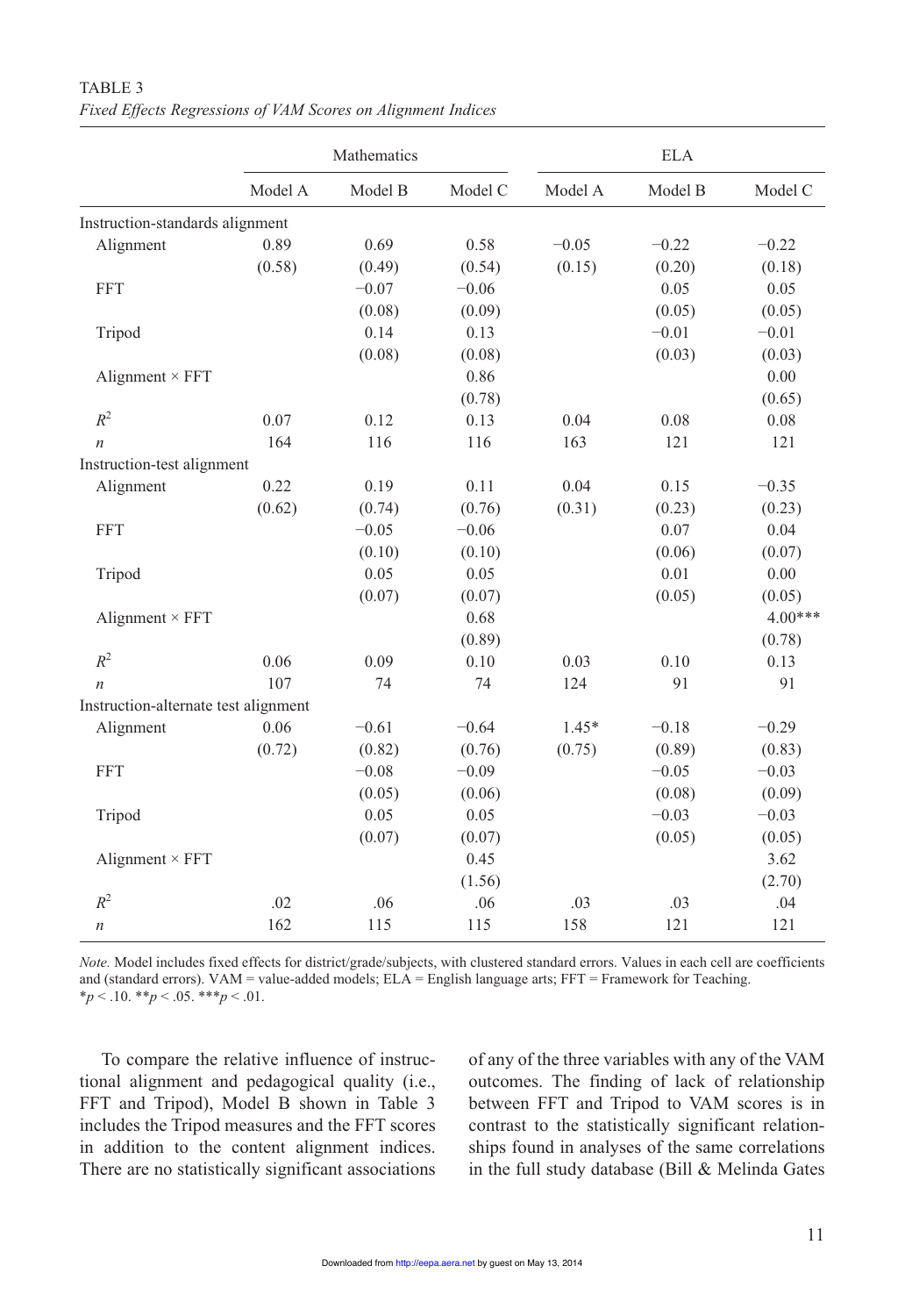Foundation, 2012; Polikoff, 2012b). Still, the size of relationships both here and in the full study was small.

## *Moderating Effects*

Although we found weak to zero main effects of instructional alignment on the VAM outcomes, it is possible that alignment might have moderating effects on student performance. For instance, it is possible that pedagogical quality and instructional alignment would interact to affect student achievement—for example, alignment affects student achievement more strongly when pedagogical quality is high. To investigate these potential moderating relationships, we conduct a series of interaction models—three in each subject (one for each of the instructional alignment variables). Both the alignment indices and the pedagogical quality variables are centered prior to interacting them, so the main effects can be interpreted as the associations for a teacher at the mean. These results are shown under Model C in Table 3.

Of the six coefficients of interest, one is statistically significant. There is a positive interaction effect of instruction-test alignment and FFT scores in predicting ELA state test VAM  $(B =$ 4.00,  $p < .01$ ). For a teacher one unit above the mean on FFT scores (approximately 3.5 on the 4-point scale), a 1 standard deviation increase in instruction-test alignment (approximately .09 on the alignment scale) is associated with a 0.34 standard deviation increase in state test VAM. For a teacher one unit below the mean on FFT scores, a 1 standard deviation increase in instruction-test alignment is associated with a 0.40 standard deviation decrease in state test VAM. Of the other five coefficients of interest, four are positive but not statistically significant, and one is 0. Together these results provide, at best, modest evidence of an interactive effect of alignment and pedagogical quality, though the results are in the expected direction that the effect of pedagogical quality is positive when alignment is stronger but not when alignment is weaker.

## *Predicting Composite Measures of Effectiveness*

Our final question asks the extent to which measures of instructional alignment are associated with a composite measure of teacher effectiveness. For simplicity, we choose the composite recommended in the main MET reports—an equally weighted composite of standardized measures of VAM, FFT, and Tripod. Our results are not substantively different if we use other composite weights. The composites have weak reliability, because of the low correlations among the components—internal consistency reliability is .40 in mathematics and .30 in ELA.

Zero-order correlations of the composites with the instructional alignment indices are shown in Table 4. There are no consistent or obvious patterns of relationships—quite the contrary, the correlations are as small or smaller than the correlations with VAM. There are just as many statistically significant negative correlations as positive. The regression results, shown in Table 5, also show no relationships of alignment with the composite measure of effectiveness for any of the six regressions. In short, there is no evidence of relationships between alignment and a composite measure of effectiveness.

## **Discussion**

The purpose of this study was to investigate the role of instructional alignment in predicting other indicators of effective teaching defined by either VAM or a multiple-measure composite. This was the first study to investigate these issues with widely used measures of both instructional alignment and pedagogical quality. For a subsample of approximately 300 teachers from the larger MET study, we surveyed teachers' coverage of topics and levels of cognitive demand using the SEC. We then compared these survey reports with content analyses of target standards and assessments to estimate alignment. We found modest evidence through zero-order correlations and regressions that alignment indices were related to VAM scores. These relationships went away when controlling for pedagogical quality. We found weak evidence of interaction effects, but the one significant relationship we did find pointed in the expected positive direction (that the association of instructional alignment with VAM is more positive when pedagogy is high quality). Finally, we found no evidence of associations of instructional alignment with a composite measure of teaching effectiveness.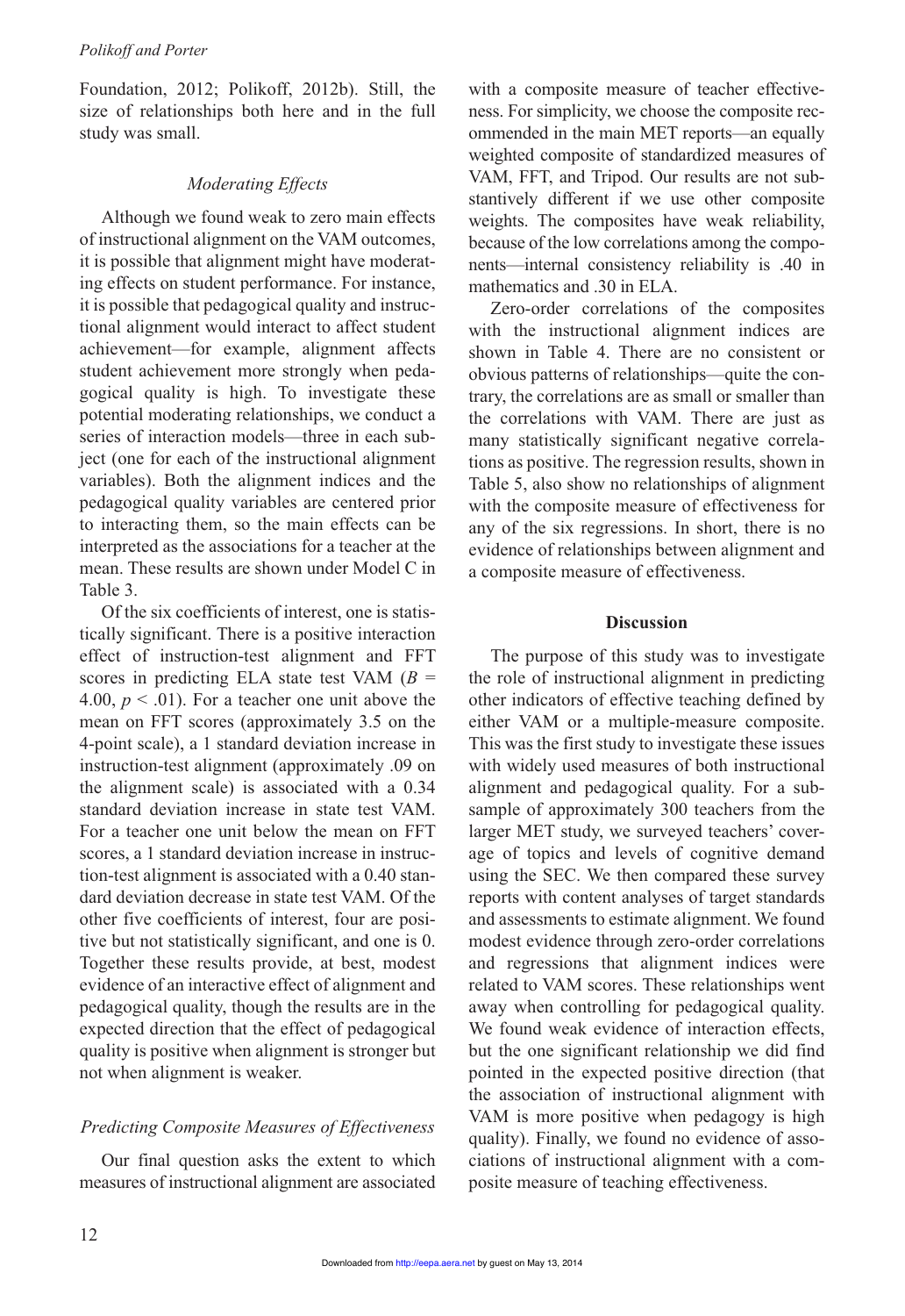|            |                 | Mathematics |                | ELA             |                |                |
|------------|-----------------|-------------|----------------|-----------------|----------------|----------------|
|            | State standards | State test  | Alternate test | State standards | State test     | Alternate test |
| District 1 | $-0.26$         |             | 0.02           | 0.31            |                | 0.54           |
|            | 18              |             | 18             | 10              |                | 10             |
| District 2 | $0.52**$        |             | 0.21           | $-0.39*$        |                | $-0.47**$      |
|            | 24              |             | 24             | 20              |                | 20             |
| District 3 | 0.56            | 0.54        | 0.31           | 0.09            | 0.15           | $-0.11$        |
|            | 9               | 9           | 9              | 7               | 7              | 7              |
| District 4 | $-0.02$         | $-0.06$     | $-0.06$        | $-0.16$         | 0.12           | 0.19           |
|            | 27              | 27          | 27             | 44              | 44             | 44             |
| District 5 | $-0.28$         | $-0.21$     | 0.25           | 0.08            | 0.42           | 0.80           |
|            | 5               | 5           | 5              | $\overline{4}$  | $\overline{4}$ | $\overline{4}$ |
| District 6 | $-0.08$         | $-0.15$     | $-0.11$        | 0.06            | $-0.09$        | $-0.25$        |
|            | 33              | 33          | 33             | 36              | 36             | 36             |
| Grade 4    | 0.12            | $-0.17$     | 0.03           | 0.00            | $-0.04$        | $-0.18$        |

*Correlations of Equally Weighted Composite Measure of Teacher Effectiveness With SEC Alignment Indices by District, Grade, and Subject*

*Note.* Values in each cell are pairwise Pearson correlations and sample sizes. SEC = Surveys of Enacted Curriculum; ELA = English language arts.  $*_p$  < .10.  $*_p$  < .05.  $**_p$  < .01.

Grade 8  $-0.29^*$   $-0.11$   $-0.01$   $0.03$   $0.16$   $0.29^*$ 

Total 0.08  $-0.13$   $-0.07$  0.01 0.03 0.08

76 52 76 77 57 77

40 22 40 44 34 44

116 74 116 121 91 121

The correlations we found were much smaller than we expected. The design anticipated an increase in  $\overline{R}^2$  of .10, suggesting a correlation of greater than .30. In fact, there were few if any correlations that large between any of the indicators of pedagogical quality and the VAM scores. Nor were there many correlations of that magnitude in the main MET study. Simply put, the correlations of value-added with observational measures of pedagogical quality, student survey measures, and instructional alignment were small.

### *Hypotheses for Weak Relationships*

We explored several possible limitations that we hypothesized might explain our weaker-thanexpected relationships. One hypothesis is that the SEC data used here are poor because teachers participating in the substudy did not receive training prior to completing the instrument.

Because the instrument is somewhat complex, some studies using the SEC do engage in teacher training, though the previously mentioned study by Gamoran and colleagues (1997) did not. Given the short timeline for data collection and the remote distance of participating teachers, however, training was not possible. We explored this possibility by comparing the responses of the teachers in this study to teachers in previous analyses of SEC data using much larger samples from across the nation (e.g., Polikoff, 2012c). This comparison finds a few small differences between these teachers and others who have completed the SEC before them. For instance, fourthand eighth-grade mathematics teachers in this study indicated covering an average of 322 and 371 SEC cells, respectively, somewhat higher than national figures of 284 and 348. The reported cognitive demand emphasis of teachers in this study (between 17% and 22% at each level, depending on grade) mirrors the proportions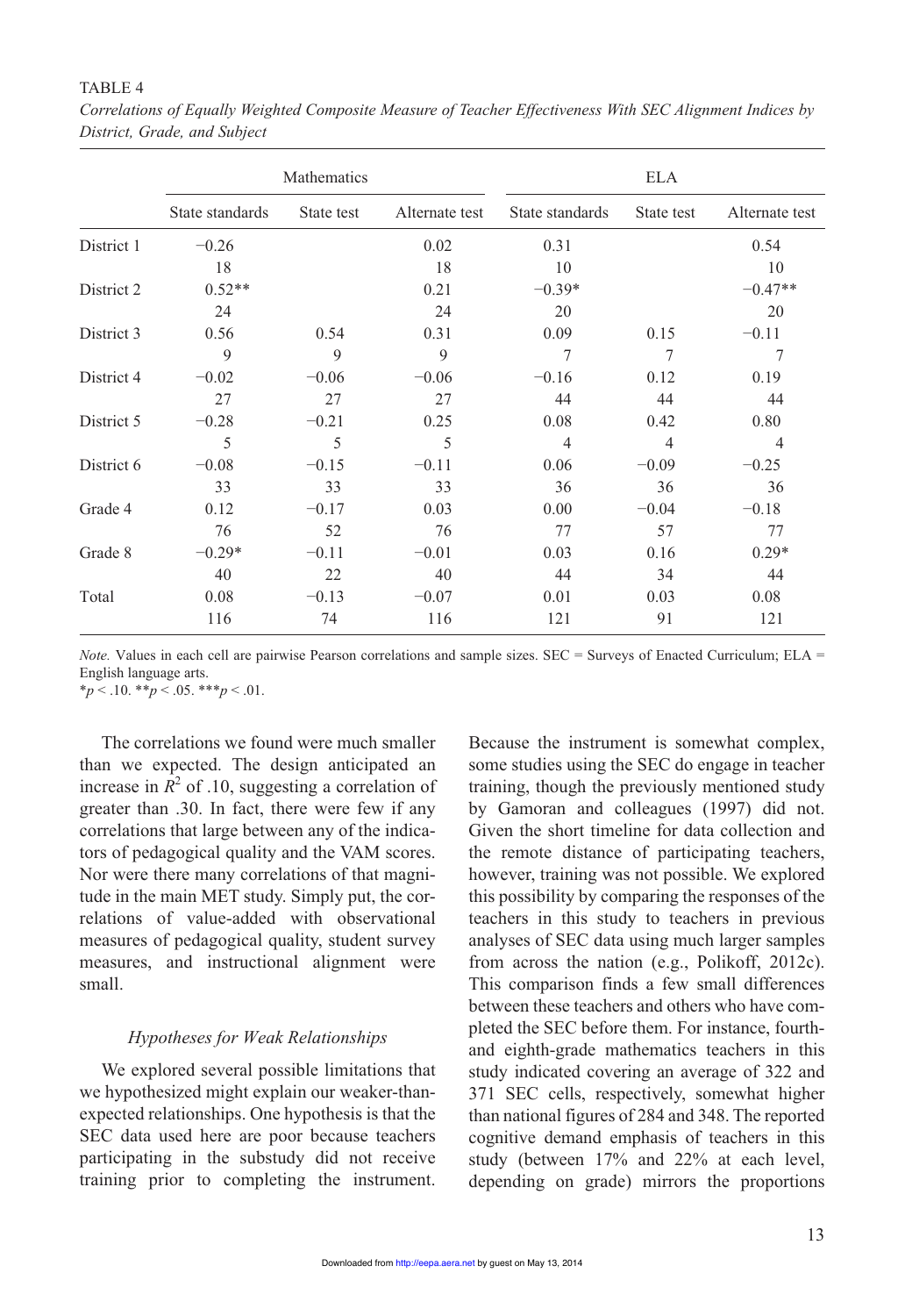| Six Fixed Effects Regressions of Equally Weighted |  |
|---------------------------------------------------|--|
| Composite on Alignment Indices                    |  |

|                                      | Mathematics | ELA     |
|--------------------------------------|-------------|---------|
| Instruction-standards alignment      |             |         |
| Alignment                            | 0.95        | $-0.36$ |
|                                      | (2.68)      | (0.65)  |
| $R^2$                                | 0.11        | 0.09    |
| $\boldsymbol{n}$                     | 116         | 121     |
| Instruction-test alignment           |             |         |
| Alignment                            | $-1.14$     | 0.68    |
|                                      | (1.46)      | (1.28)  |
| $R^2$                                | 0.10        | 0.04    |
| $\boldsymbol{n}$                     | 74          | 91      |
| Instruction-alternate test alignment |             |         |
| Alignment                            | 1.18        | $-1.36$ |
|                                      | (1.56)      | (5.23)  |
| $R^2$                                | 0.11        | 0.09    |
| $\boldsymbol{n}$                     | 116         | 121     |

*Note.* Fixed effects for district/grade/subjects with clustered standard errors. Values in each cell are coefficients and (standard errors). ELA = English language arts.  $*_{p}$  < .10.  $*_{p}$  < .05.  $*_{p}$  < .01.

reported in the general population. As mentioned above, the alignment indices we found were also typical of those found in prior studies. It remains possible that teachers in this study had difficulty understanding the survey due to lack of training, but an examination of the survey data do not suggest this is the case.

A second factor we hypothesized may have contributed to our findings is weak relationships due to our chosen method for estimating alignment. Although our chosen alignment index is based on prior work on the SEC (Gamoran et al., 1997; Porter, 2002), there are other ways to define alignment. To investigate this possibility, we compared the results of our main models to the results using one of several alternative definitions of alignment. For instance, in one set of models, we replaced the alignment variable with a variable indicating the alignment at the finegrained topic level (i.e., ignoring levels of cognitive demand). In another set of models, we replaced the alignment variable with a proportion indicating the percent of total test content on topics/cognitive demand levels not covered at all in the teacher's instruction. Finally, we tried several

variables that characterize the teachers' instruction without comparison with standard or assessment content (e.g., the percent of reported instruction on the two lowest levels of cognitive demand). In none of these cases, did we find consistent main effects of instructional alignment with either VAM scores or the composite measures of teacher effectiveness. Thus, we ruled out the possibility that our operationalization of alignment drove our findings of small relationships.

A third hypothesis is that there was a limited amount of variation in either the independent or the dependent variables in our obtained sample, relative to the larger MET sample or to "typical" teachers, resulting in attenuated correlations. For the pedagogical quality and VAM variables, we can compare the distributions of each variable in the smaller and larger samples. These comparisons, shown in Table 6, highlight that there is generally a reduction in variation in SEC study subsample as compared with the larger MET sample. These differences are generally between 6% and 50%, with the exception of the Tripod measures (which have 2–3 times as much variation in the full sample as in the subsample). For the alignment variables, we can compare the variance from this study to that from a larger national sample used in a recent analysis of instructional alignment under NCLB (Polikoff, 2012c). These comparisons are not as clean because those national samples included many more teachers scattered across different states than are represented here. However, the results suggest that, except for alignment to state standards in mathematics, the obtained distributions are not dramatically different from national averages in terms of variance. Still, the overall message from the examination of variances is that there is indeed reduced variance in each of the measures in the obtained sample as compared with the larger sample.

A fourth hypothesis we explored is that there is something else about our teacher sample not yet discussed that resulted in idiosyncratically small correlations of instructional measures and VAM scores. Table 7 compares the full MET sample (fourth- through eighth-grade teachers) with the current study subsample on the correlations of observational and student survey measures with VAM scores. Looking just at the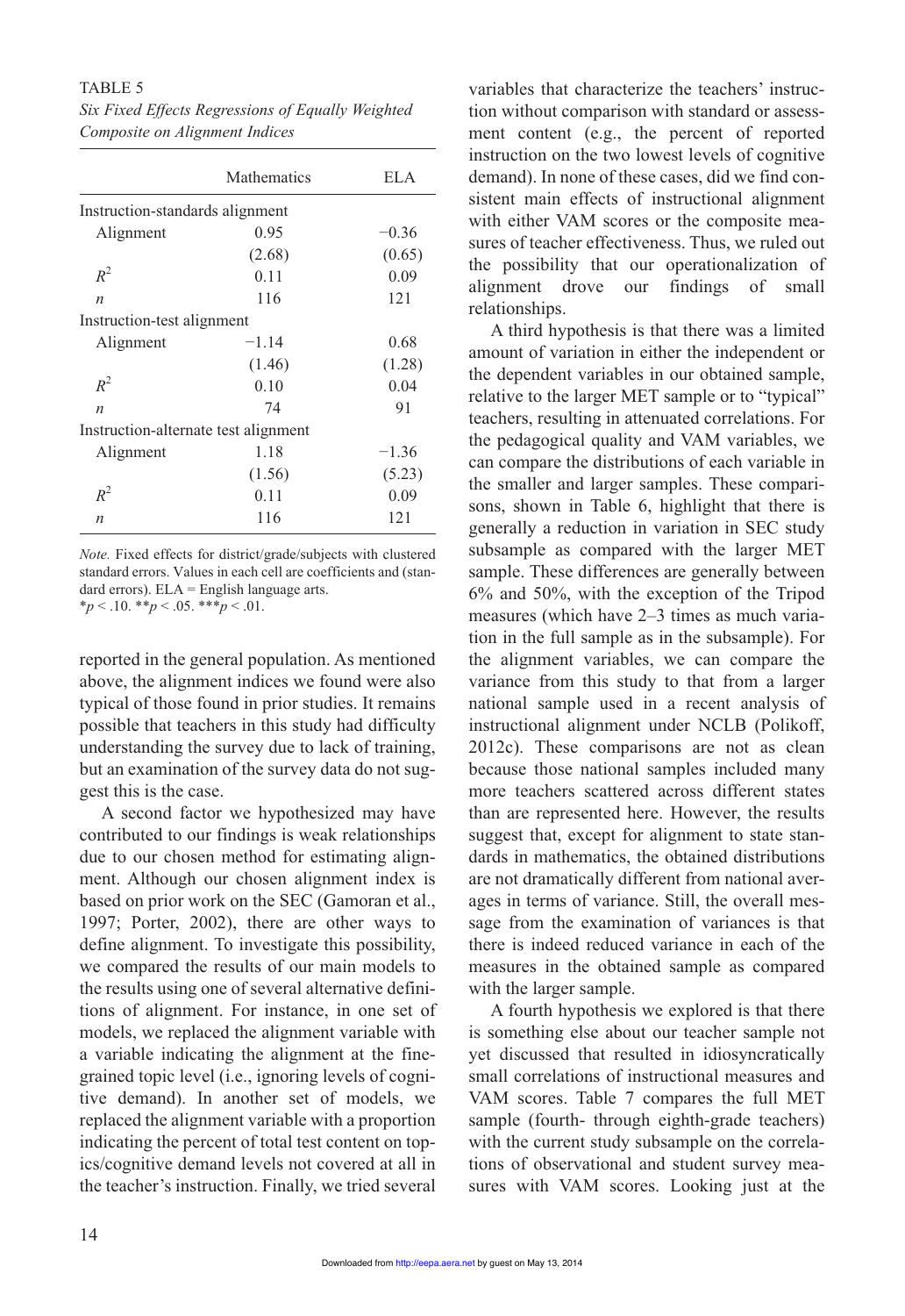| Comparing Variances From Reduced Sample to |  |
|--------------------------------------------|--|
| <i>Those From Full Sample</i>              |  |

|                                   | Reduced<br>sample | Full<br>sample | Full:Reduced<br>ratio |
|-----------------------------------|-------------------|----------------|-----------------------|
| Math                              |                   |                |                       |
| State test VAM                    | 0.050             | 0.053          | 1.069                 |
| Alternate test<br><b>VAM</b>      | 0.047             | 0.062          | 1.309                 |
| <b>FFT</b>                        | 0.109             | 0.117          | 1.067                 |
| <b>CLASS</b>                      | 0.291             | 0.326          | 1.121                 |
| MQI                               | 0.062             | 0.078          | 1.257                 |
| Tripod                            | 0.188             | 0.577          | 3.066                 |
| <b>SEC</b> standards<br>alignment | 0.004             | 0.022          | 5.808                 |
| <b>SEC</b> test<br>alignment      | 0.004             | 0.003          | 0.976                 |
| ELA                               |                   |                |                       |
| <b>State test VAM</b>             | 0.026             | 0.035          | 1.338                 |
| Alternate test<br><b>VAM</b>      | 0.067             | 0.105          | 1.567                 |
| <b>FFT</b>                        | 0.093             | 0.124          | 1.326                 |
| <b>CLASS</b>                      | 0.252             | 0.343          | 1.362                 |
| <b>PLATO</b>                      | 0.086             | 0.091          | 1.065                 |
| Tripod                            | 0.286             | 0.579          | 2.024                 |
| <b>SEC</b> standards<br>alignment | 0.009             | 0.012          | 1.435                 |
| <b>SEC</b> test<br>alignment      | 0.003             | 0.004          | 1.555                 |

*Note.* Full sample variances for VAM and pedagogical quality measures are drawn from full MET sample. Full sample variances for alignment measures are drawn from national data used in Polikoff (2012b). VAM = value-added models; FFT = Framework for Teaching; CLASS = Classroom Assessment Scoring System; MQI = Mathematical Quality of Instruction; SEC = Surveys of Enacted Curriculum; ELA = English language arts; PLATO = Protocol for Language Arts Teaching Observation; MET = Measures of Effective Teaching.

overall correlations for each quality measure, in seven of the eight cases, the correlations are larger in magnitude in the full MET sample as compared with the study subsample, though even the full sample correlations are generally weak (generally .20 or below). In four of the eight cases, the sign of the correlation switches direction between the full MET sample (positive) and the study subsample (negative), and three of these differences are statistically significant. These results suggest that the obtained sample

## TABLE 7

*Correlations of State and Alternate Assessment VAM Scores With Scores on Tripod and FFT, Small Sample Versus Full MET Sample*

|              | State assessment |           | Alternate assessment |           |  |
|--------------|------------------|-----------|----------------------|-----------|--|
|              | Tripod           | FFT       | Tripod               | FFT       |  |
| Mathematics  |                  |           |                      |           |  |
| Full sample  |                  |           |                      |           |  |
| Grade 4      | $0.23***$        | 0.08      | $0.11**$             | $-0.09$   |  |
| Grade 8      | $0.23***$        | $0.15**$  | 0.07                 | 0.09      |  |
| Total        | $0.20***$        | $0.17***$ | $0.11***$            | $0.09***$ |  |
| Small Sample |                  |           |                      |           |  |
| Grade 4      | 0.06             | 0.02      | 0.05                 | $-0.03$   |  |
| Grade 8      | $0.33**$         | $-0.11$   | 0.13                 | $-0.13$   |  |
| Total        | 0.09             | $-0.03$   | 0.06                 | $-0.06$   |  |
| EL A         |                  |           |                      |           |  |
| Full sample  |                  |           |                      |           |  |
| Grade 4      | $0.13***$        | 0.02      | $0.10*$              | 0.00      |  |
| Grade 8      | 0.07             | 0.09      | 0.09                 | $0.24***$ |  |
| Total        | $0.14***$        | $0.08***$ | $0.12***$            | $0.15***$ |  |
| Small sample |                  |           |                      |           |  |
| Grade 4      | 0.06             | 0.07      | $-0.08$              | $-0.03$   |  |
| Grade 8      | $-0.15$          | 0.17      | $-0.19$              | $-0.08$   |  |
| Total        | 0.03             | 0.08      | $-0.10$              | $-0.05$   |  |
|              |                  |           |                      |           |  |

*Note.* VAM = value-added models; FFT = Framework for Teaching; MET = Measures of Effective Teaching; ELA = English language arts. \**p* < .10. \*\**p* < .05. \*\*\**p* < .01.

may indeed have differed from the larger MET sample in a way that diminished the correlations of pedagogical quality measures with VAM scores. As shown in Table 1, however, the obtained sample is quite similar to the fourthand eighth-grade teachers in the full MET sample on observable classroom and teacher characteristics. Thus, there may be some unobservable factor that distinguishes our subsample teachers from the broader set of MET teachers and that also somewhat reduces the correlations of observational and student survey measures with VAM. It is not clear what such a factor would be. Whether this is also true for correlations of alignment indices with VAM scores is impossible to say, but it is of course a possibility.

## *Considerations on Instructional Alignment and Teacher Evaluation*

Overall, the results are disappointing. Based on our obtained sample, we would conclude that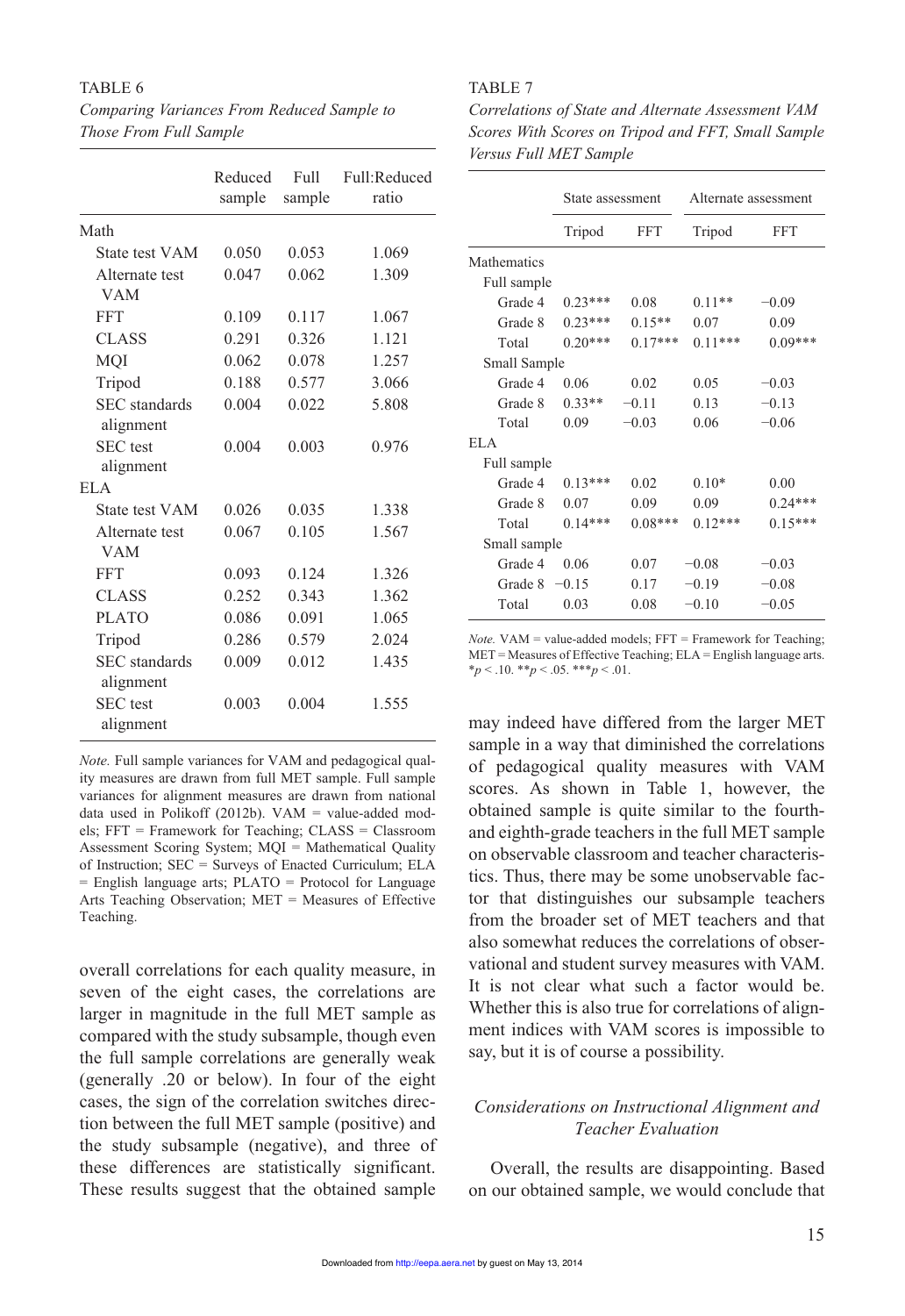there are very weak associations of content alignment with student achievement gains and no associations with the composite measure of effective teaching. Although we explored several factors that may have limited the association of OTL with MET, we are left with the conclusion that there are simply weak relationships among these constructs in the populations investigated here. One interpretation of this conclusion is instructional alignment and pedagogical quality are not as important as standards-based reform theory suggests for affecting student learning. A second interpretation is that instructional alignment and pedagogical quality are as important as previously thought, but that the SEC and FFT do not capture the important elements of instruction. Given the volume of literature that links OTL to achievement and the quality of the instructional measures used in this study, either interpretation would be surprising and troubling. For one, these interpretations would suggest that instructional improvement is not likely to be a fruitful path for influencing what and how much students learn. Alternatively, they would suggest that the decades of research underlying these two instruments (and the other instruments in the MET study, which showed correlations of similar magnitude) have not identified what really matters in instruction.

A third interpretation of our findings is that the tests used for calculating VAM are not particularly able to detect differences in the content or quality of classroom instruction. That is, rather than the instructional measures being the cause of our low correlations, it is the tests that are the cause. Both state standardized tests and the alternate assessments used in the MET study are quite distal to the day-to-day instruction occurring in classrooms (Ruiz-Primo et al., 2002). Empirical and conceptual work illustrates that these kind of assessments tend to be, at best, weakly sensitive to carefully measured indicators of instructional content or quality (e.g., D'Agostino et al., 2007; Greer, 1995; Popham, 2007; Ruiz-Primo et al., 2002). Thus, this hypothesis seems both plausible and troubling. Although we would not expect perfect correlations of instructional measures with VAM, correlations at or near 0 should raise concern. And if our research, using high-quality measures, finds low correlations, it is quite likely that the correlations will be low as these systems

are rolled out in states and districts. Low correlations raise questions about the validity of high-stakes (e.g., performance evaluation) or low-stakes (e.g., instructional improvement) inferences made on the basis of value-added assessment data. Taken together with the modest stability of VAM measures (e.g., McCaffrey, Sass, Lockwood, & Mihaly, 2009), the results suggest challenges to the effective use of VAM data. At a minimum, these results suggest it may be fruitless for teachers to use state test VAMs to inform adjustments to their instruction. Furthermore, this interpretation raises the question—If VAMs are not meaningfully associated with either the content or quality of instruction, what are they measuring?

Before moving forward with new high-stakes teacher evaluation policies based on multiplemeasures teacher evaluation systems, it is essential that the research community develops a better understanding of how state tests reflect differences in instructional content and quality. Researchers have been calling for work on the sensitivity of assessments to instructional content and quality since the dawn of criterion-referenced testing (e.g., Polikoff, 2010; Popham, 2007; Popham & Husek, 1969). However, this study contributes to a growing literature suggesting state tests may not be up to the task of differentiating effective from ineffective (or aligned from misaligned) teaching, except insofar as effective teaching is defined as future VAM (e.g., Winters & Cowen, 2013). Especially as standardized tests are used for an increasing array of purposes, including evaluating the performance of individual teachers, it is essential that researchers verify that tests can indeed detect differences in what and how well teachers teach.

As the Common Core rolls out, it is imperative to develop a deeper understanding of the ways effective teachers implement the standards in the classroom. Although this study makes a limited contribution in this regard, we nonetheless believe that research on teacher effectiveness needs to take a more explicit focus on both the content of instruction and the quality with which it is delivered. Instructional time, the third component of the OTL framework (Kurz, 2011), should also be considered. Given the current policy focus on teachers as the most important within-school factor affecting student learning,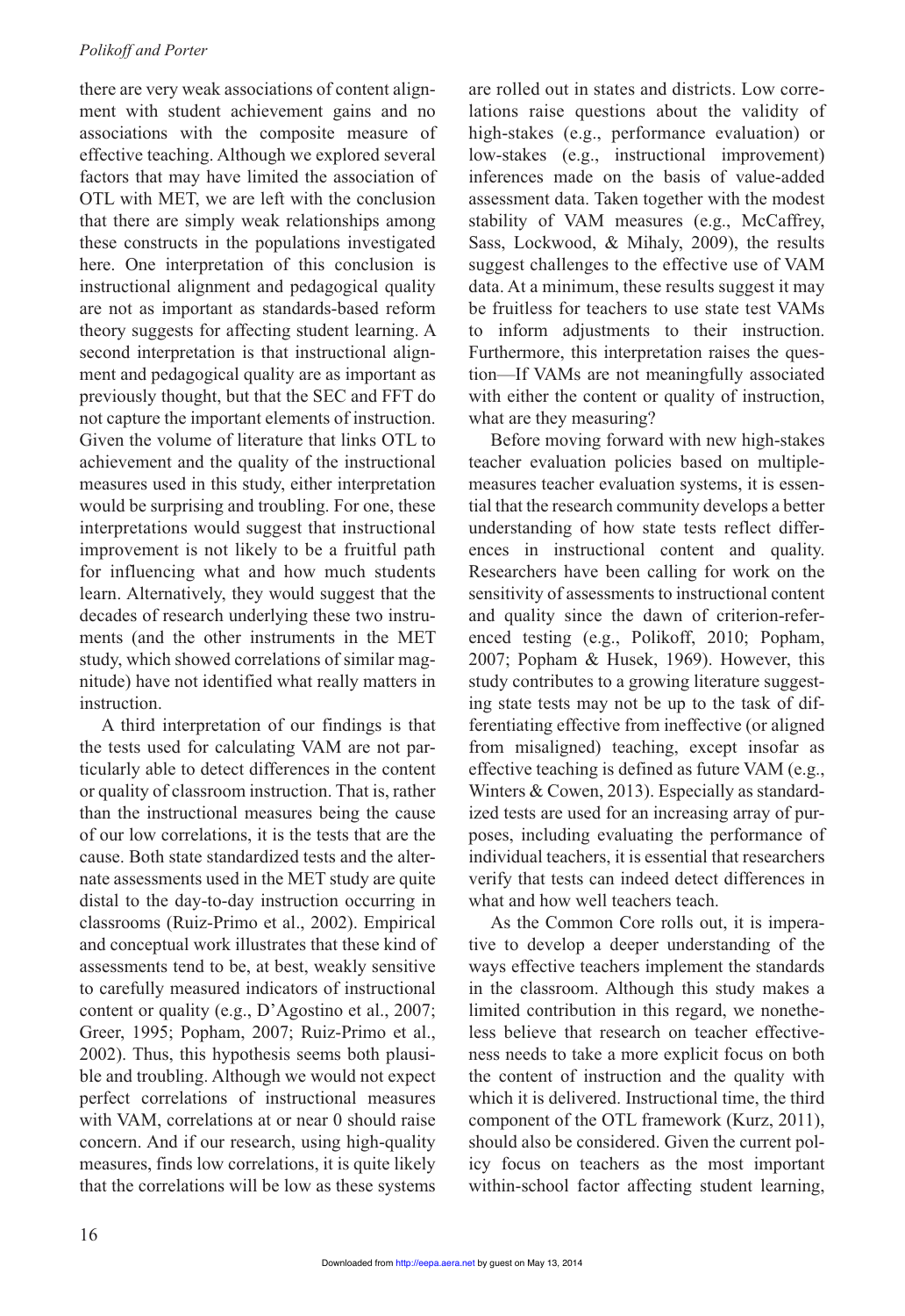there is substantial work to be done to understand the most essential elements of instruction for helping students master advanced knowledge and skills.

## **Declaration of Conflicting Interests**

The author(s) declared no potential conflicts of interest with respect to the research, authorship, and/or publication of this article.

## **Funding**

The author(s) disclosed receipt of the following financial support for the research, authorship, and/or publication of this article: This research was generously supported by the Bill and Melinda Gates Foundation.

## **References**

- American Educational Research Association, American Psychological Association, & National Council of Measurement in Education. (1999). *Standards for educational and psychological testing*. Washington, DC: American Educational Research Organization.
- Bill & Melinda Gates Foundation. (2010). *Learning about teaching: Initial findings from the Measures of Effective Teaching Project*. Seattle, WA: Author.
- Bill & Melinda Gates Foundation. (2012). *Gathering feedback for teaching: Combining high-quality observations with student surveys and achievement gains*. Seattle, WA: Author.
- Cueto, S., Ramirez, C., & Leon, J. (2006). Opportunities to learn and achievement in mathematics in a sample of sixth grade students in Lima, Peru. *Educational Studies in Mathematics*, *62*, 25–55.
- D'Agostino, J. V., Welsh, M. E., & Corson, N. M. (2007). Instructional sensitivity of a state standardsbased assessment. *Educational Measurement*, *12*, 1–22.
- Danielson, C. (2007). *Enhancing professional practice: A framework for teaching*. Alexandria, VA: Association for Supervision and Curriculum Development.
- Ferguson, R. F. (2008). *The Tripod Project framework*. Cambridge, MA: Harvard University Press.
- Freeman, D. J., Belli, G. M., Porter, A. C., Floden, R. E., Schmidt, W. H., & Schwille, J. R. (1983). The influence of different styles of textbook use on instructional validity of standardized tests. *Journal of Educational Measurement*, *20*, 259–270.
- Gamoran, A., Porter, A. C., Smithson, J., & White, P. A. (1997). Upgrading high school mathematics instruction: Improving learning opportunities for low-achieving, low-income youth. *Educational Evaluation and Policy Analysis*, *19*, 325–338.
- Greer, E. A. (1995). *Examining the validity of a new large-scale reading assessment instrument from two perspectives*. Urbana, IL: Center for the Study of Reading.
- Grossman, P., Loeb, S., Cohen, J., Hammerness, K., Wyckoff, J., Boyd, D., & Lankford, H. (2010). *Measure for measure: The relationship between measures of instructional practice in middle school English language arts and teachers' value-added scores*. Washington, DC: National Center for the Analysis of Longitudinal Data in Education Research.
- Hill, H. C., Blunk, M., Charalambous, C., Lewis, J., Phelps, G. C., Sleep, L., & Ball, D. L. (2008). Mathematical knowledge for teaching and the mathematical quality of instruction: An exploratory study. *Cognition and Instruction*, *26*, 430–511.
- Kurz, A. (2011). Access to what should be taught and will be tested: Students' opportunity to learn the intended curriculum. In S. N. Elliott, R. J. Kettler, P. A. Beddow, & A. Kurz (Eds.), *Handbook of accessible achievement tests for all students: Bridging the gaps between research, practice, and policy* (pp. 99–129). New York, NY: Springer.
- McCaffrey, D. F., Sass, T. R., Lockwood, J. R., & Mihaly, K. (2009). The intertemporal variability of teacher effect estimates. *Education Finance and Policy*, *4*, 572–606.
- McDonnell, L. M. (1995). Opportunity to learn as a research concept and a policy instrument. *Educational Evaluation and Policy Analysis*, *17*, 305–322.
- Mihaly, K., McCaffrey, D. F., Staiger, D. O., & Lockwood, J. R. (2013). *A composite estimator of effective teaching*. Seattle, WA: Bill & Melinda Gates Foundation.
- Papay, J. P. (2012). Different tests, different answers: The stability of teacher value-added estimates across outcome measures. *American Educational Research Journal*, *48*, 163–193.
- Pianta, R. C., & Hamre, B. K. (2009). Conceptualization, measurement, and improvement of classroom processes: Standardized observation can leverage capacity. *Educational Researcher*, *38*, 109–119.
- Polikoff, M. S. (2010). Instructional sensitivity as a psychometric property of assessments. *Educational Measurement: Issues and Practice*, *29*(4), 3–14.
- Polikoff, M. S. (2012a). The association of state policy attributes with teachers' instructional alignment. *Educational Evaluation and Policy Analysis*, *34*, 278–294.
- Polikoff, M. S. (2012b, April). *Comparing the instructional sensitivity of state assessments and off-theshelf measures of student learning: Evidence from the Measures of Effective Teaching Project*. Paper presented at the 2012 Annual Conference of the